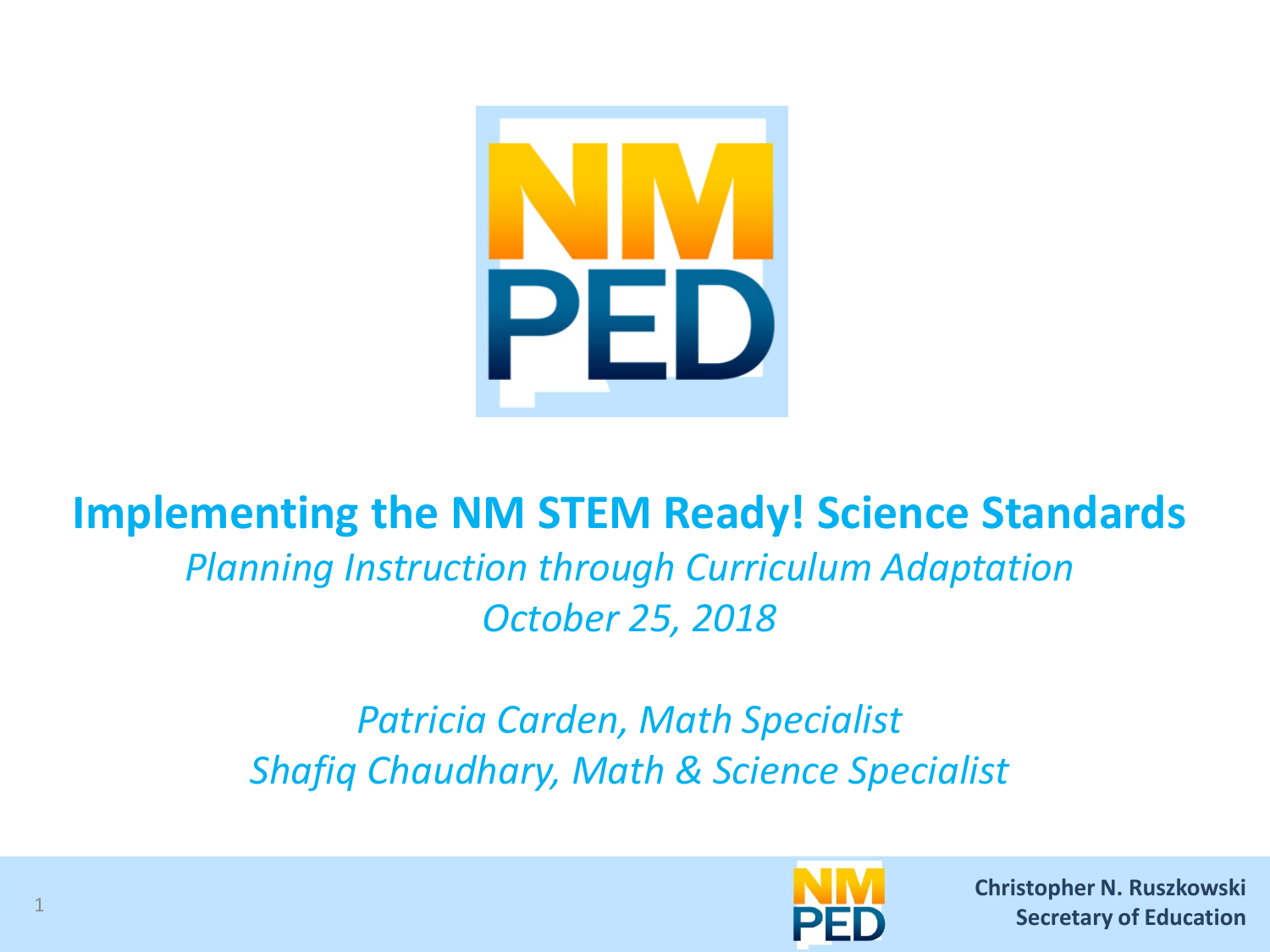

 $\triangleright$  Identify effective strategies for planning instruction for the NM STEM Ready! science classroom

Understand how planning and curriculum adaptation support students in sense making

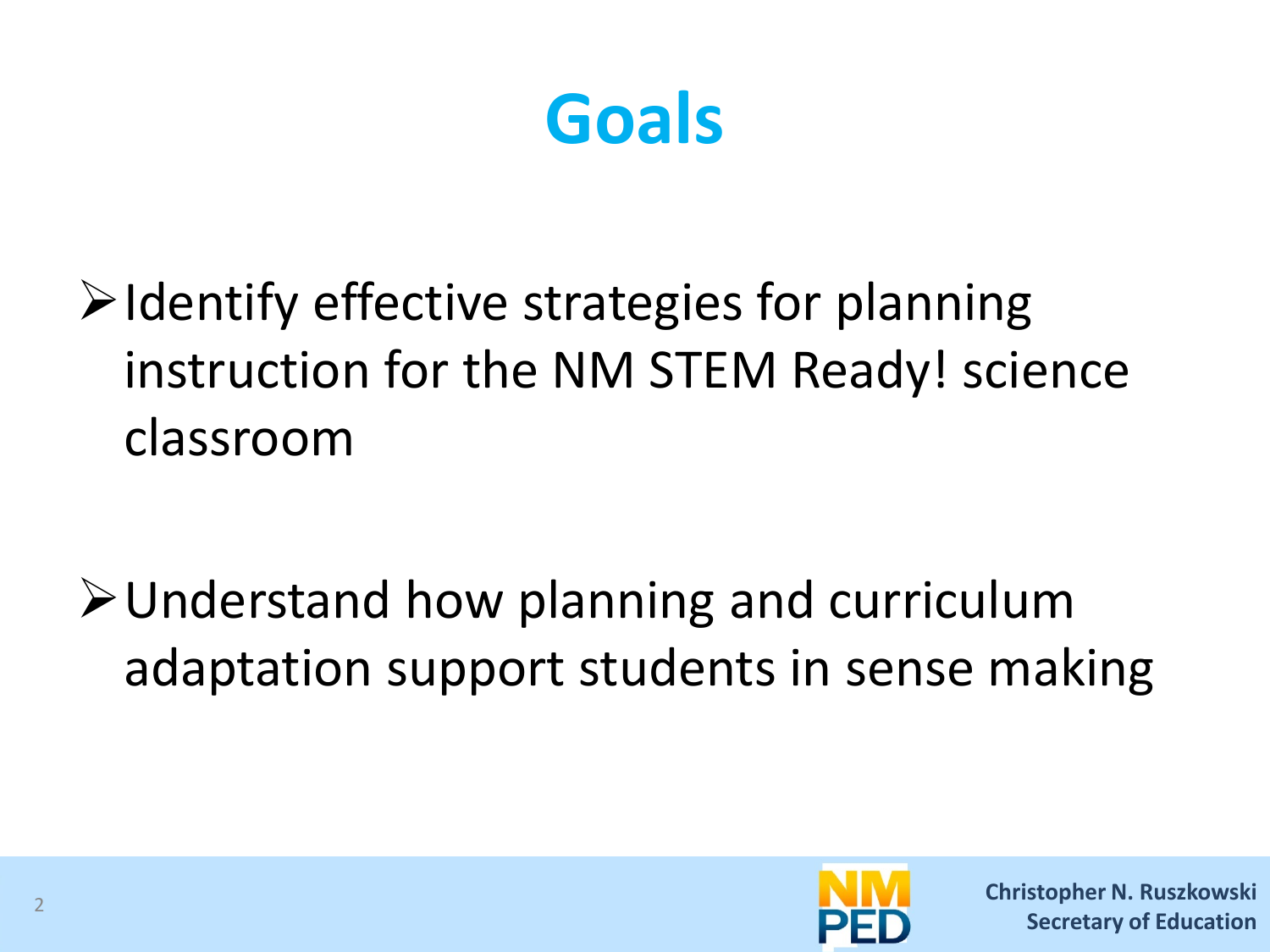### **NM STEM Ready! Science Standards**



Together, the NGSS in their entirety, plus the New Mexico 6 specific standards comprise the NM STEM Ready! science standards.

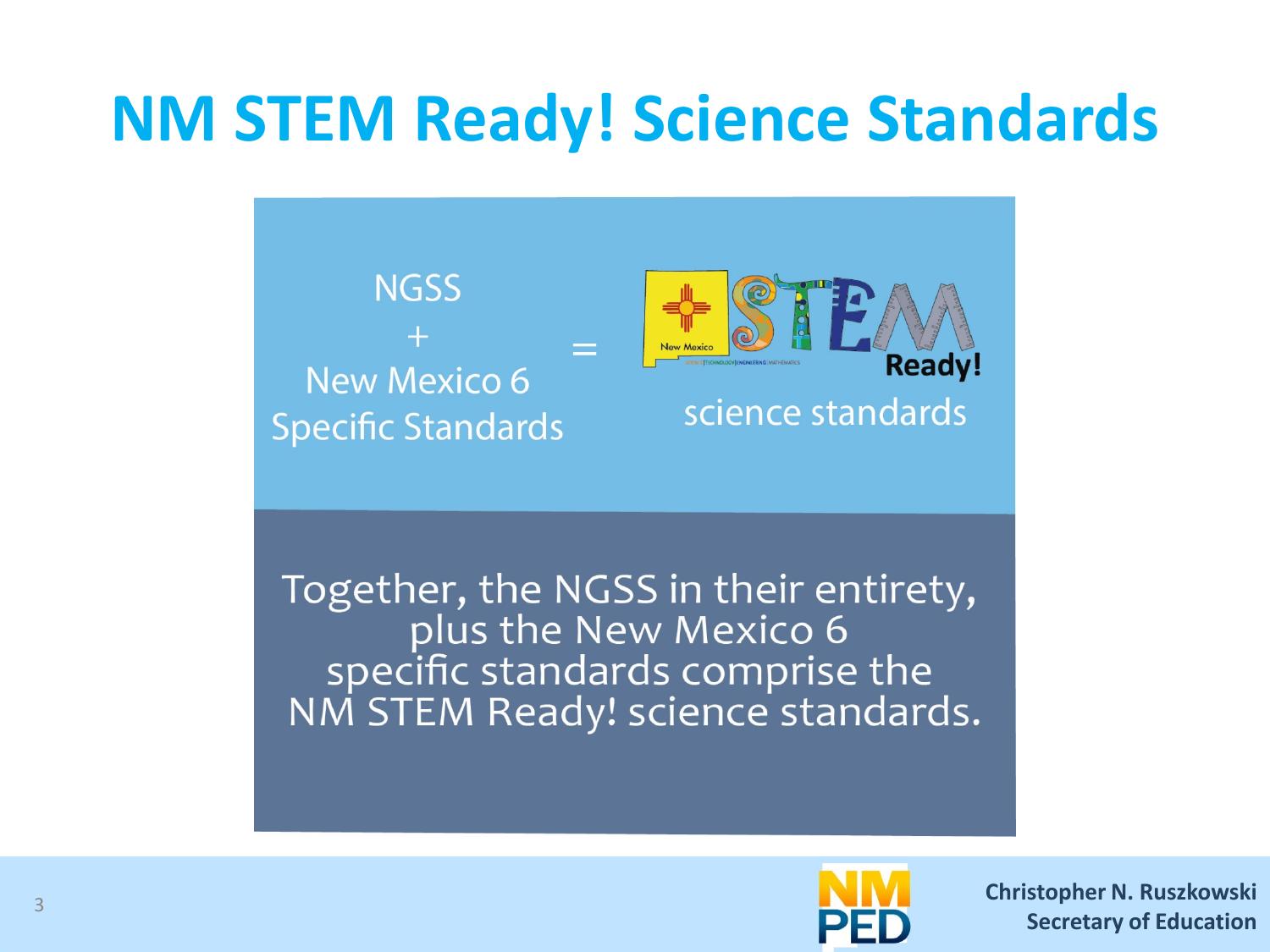# **What is a NM STEM Ready! science standard?**

| Students who demonstrate understanding can:<br>$3-PS2-1.$<br>Plan and conduct an investigation to provide evidence of the effects of balanced and unbalanced forces on the<br>motion of an object. [Clarification Statement: Examples could include an unbalanced force on one side of a ball can make it<br>start moving; and, balanced forces pushing on a box from both sides will not produce any motion at all.] [Assessment Boundary:<br>Assessment is limited to one variable at a time: number, size, or direction of forces. Assessment does not include quantitative<br>force size, only qualitative and relative. Assessment is limited to gravity being addressed as a force that pulls objects down.]                                                                                                                                                                                                                                                                                                                                                                                                                            |                                                                                                                                                                                                                                                                                                                                                                                                                                                                                                                                                                                                                                                                                                                                     |                                                                                                                                                                                                                                                                                                                                                                                                                                                                                                                                                                                                                                                                                                                                              |                                                                                                                          |  |  |  |  |
|-----------------------------------------------------------------------------------------------------------------------------------------------------------------------------------------------------------------------------------------------------------------------------------------------------------------------------------------------------------------------------------------------------------------------------------------------------------------------------------------------------------------------------------------------------------------------------------------------------------------------------------------------------------------------------------------------------------------------------------------------------------------------------------------------------------------------------------------------------------------------------------------------------------------------------------------------------------------------------------------------------------------------------------------------------------------------------------------------------------------------------------------------|-------------------------------------------------------------------------------------------------------------------------------------------------------------------------------------------------------------------------------------------------------------------------------------------------------------------------------------------------------------------------------------------------------------------------------------------------------------------------------------------------------------------------------------------------------------------------------------------------------------------------------------------------------------------------------------------------------------------------------------|----------------------------------------------------------------------------------------------------------------------------------------------------------------------------------------------------------------------------------------------------------------------------------------------------------------------------------------------------------------------------------------------------------------------------------------------------------------------------------------------------------------------------------------------------------------------------------------------------------------------------------------------------------------------------------------------------------------------------------------------|--------------------------------------------------------------------------------------------------------------------------|--|--|--|--|
| <b>Methods</b><br>tools, and techniques.                                                                                                                                                                                                                                                                                                                                                                                                                                                                                                                                                                                                                                                                                                                                                                                                                                                                                                                                                                                                                                                                                                      | <b>Science and Engineering Practices</b><br><b>Planning and Carrying Out Investigations</b><br>Planning and carrying out investigations to answer<br>questions or test solutions to problems in 3-5 builds<br>on K-2 experiences and progresses to include<br>investigations that control variables and provide<br>evidence to support explanations or design solutions.<br>• Plan and conduct an investigation collaboratively<br>to produce data to serve as the basis for<br>evidence, using fair tests in which variables are<br>controlled and the number of trials considered.<br><b>Connections to Nature of Science</b><br>Scientific Investigations Use a Variety of<br>· Science investigations use a variety of methods. | The performance expectation above was developed using the following elements from the NRC document A Framework for K-12 Science Education:<br><b>Disciplinary Core Ideas</b><br><b>PS2.A: Forces and Motion</b><br>. Each force acts on one particular object and has<br>both strength and a direction. An object at rest<br>typically has multiple forces acting on it, but they<br>add to give zero net force on the object. Forces<br>that do not sum to zero can cause changes in the<br>object's speed or direction of motion. (Boundary:<br>Qualitative and conceptual, but not quantitative<br>addition of forces are used at this level.)<br><b>PS2.B: Types of Interactions</b><br>. Objects in contact exert forces on each other. | <b>Crosscutting Concepts</b><br><b>Cause and Effect</b><br>• Cause and effect relationships are routinely<br>identified. |  |  |  |  |
|                                                                                                                                                                                                                                                                                                                                                                                                                                                                                                                                                                                                                                                                                                                                                                                                                                                                                                                                                                                                                                                                                                                                               | Connections to other DCIs in third grade: N/A                                                                                                                                                                                                                                                                                                                                                                                                                                                                                                                                                                                                                                                                                       |                                                                                                                                                                                                                                                                                                                                                                                                                                                                                                                                                                                                                                                                                                                                              |                                                                                                                          |  |  |  |  |
|                                                                                                                                                                                                                                                                                                                                                                                                                                                                                                                                                                                                                                                                                                                                                                                                                                                                                                                                                                                                                                                                                                                                               | Articulation of DCIs across grade-levels:                                                                                                                                                                                                                                                                                                                                                                                                                                                                                                                                                                                                                                                                                           |                                                                                                                                                                                                                                                                                                                                                                                                                                                                                                                                                                                                                                                                                                                                              |                                                                                                                          |  |  |  |  |
| K.PS2.A ; K.PS2.B ; K.PS3.C ; 5.PS2.B ; MS.PS2.A ; MS.ESS1.B ; MS.ESS2.C<br>Common Core State Standards Connections:<br>ELA/Literacy -<br><b>RI.3.1</b><br>Ask and answer questions to demonstrate understanding of a text, referring explicitly to the text as the basis for the answers. (3-PS2-1)<br>Conduct short research projects that build knowledge about a topic. (3-PS2-1)<br>W.3.7<br>W <sub>.3.8</sub><br>Recall information from experiences or gather information from print and digital sources; take brief notes on sources and sort evidence into provided<br>categories. (3-PS2-1)<br>Mathematics -<br><b>MP.2</b><br>Reason abstractly and quantitatively. (3-PS2-1)<br>MP.5<br>Use appropriate tools strategically. (3-PS2-1)<br>3.MD.A.2<br>Measure and estimate liquid volumes and masses of objects using standard units of grams (g), kilograms (kg), and liters (l). Add, subtract, multiply, or divide<br>to solve one-step word problems involving masses or volumes that are given in the same units, e.g., by using drawings (such as a beaker with a<br>measurement scale) to represent the problem. (3-PS2-1) |                                                                                                                                                                                                                                                                                                                                                                                                                                                                                                                                                                                                                                                                                                                                     |                                                                                                                                                                                                                                                                                                                                                                                                                                                                                                                                                                                                                                                                                                                                              |                                                                                                                          |  |  |  |  |

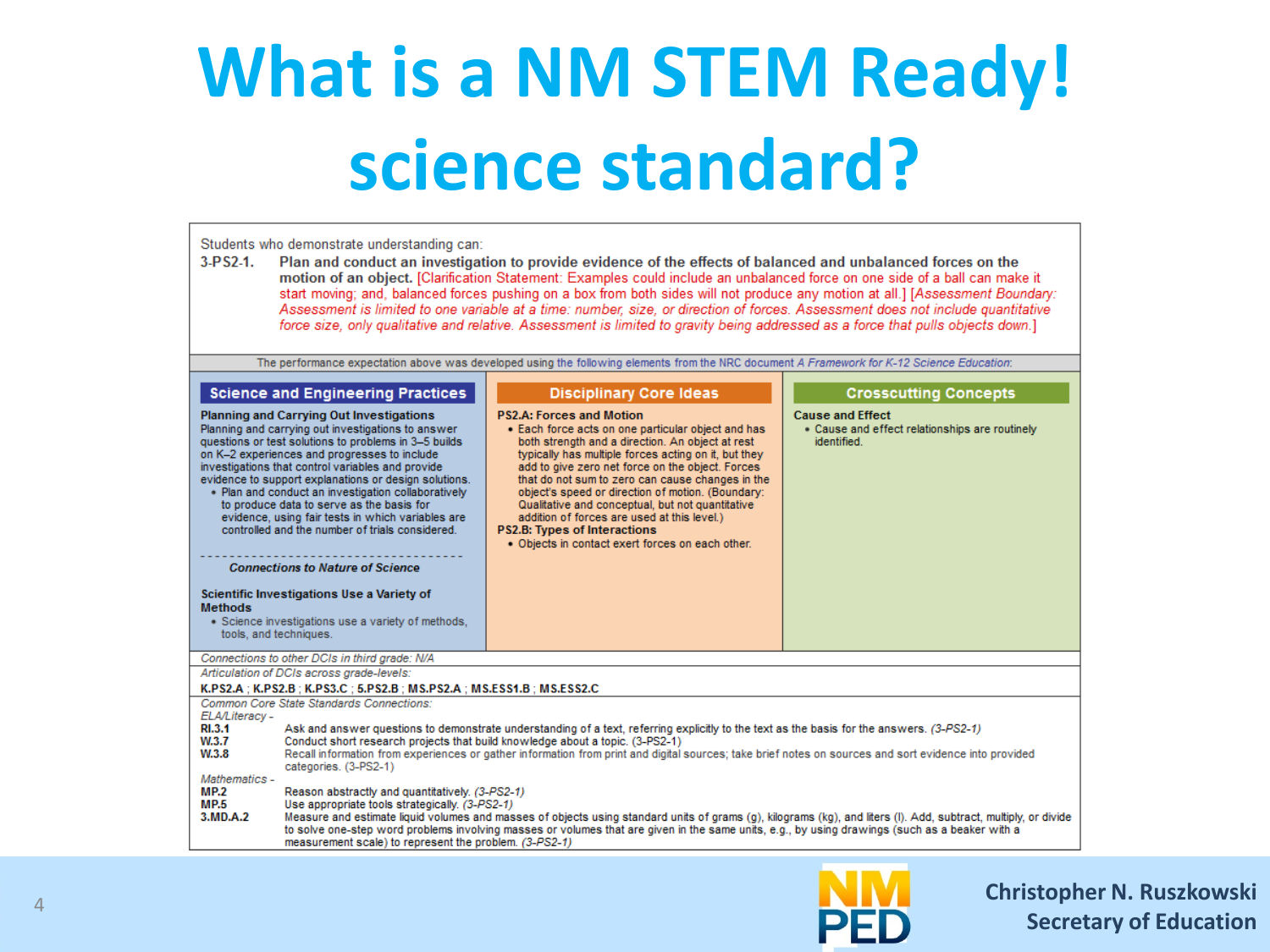### What is a NM STEM Ready!

### **science standard?**

#### ho demonstrate understanding can:

Plan and conduct an investigation to provide evidence of the effects of balanced and unbalanced forces on the motion of an object. [Clarification Statement: Examples could include an unbalanced force on one side of a ball can make it start moving; and, balanced forces pushing on a box from both sides will not produce any motion at all.] [Assessment Boundary: Assessment is limited to one variable at a time: number, size, or direction of forces. Assessment does not include quantitative force size, only qualitative and relative. Assessment is limited to gravity being addressed as a force that pulls objects down.]

The performance expectation above was developed using the following elements from the NRC document A Framework for K-12 Science Education:

| <b>Science and Engineering Practices</b>                                                                                                                                                                                                                                                                                                                                                                                                                                                                                                                                                                                                                                                                                                                                                                                                                                                                                                                                                                                                                                                   | <b>Disciplinary Core Ideas</b>                                                                                                                                                                                                                                                                                                                                                                                                                                                                                                                               | <b>Crosscutting Concepts</b>                                                             |  |  |  |  |  |
|--------------------------------------------------------------------------------------------------------------------------------------------------------------------------------------------------------------------------------------------------------------------------------------------------------------------------------------------------------------------------------------------------------------------------------------------------------------------------------------------------------------------------------------------------------------------------------------------------------------------------------------------------------------------------------------------------------------------------------------------------------------------------------------------------------------------------------------------------------------------------------------------------------------------------------------------------------------------------------------------------------------------------------------------------------------------------------------------|--------------------------------------------------------------------------------------------------------------------------------------------------------------------------------------------------------------------------------------------------------------------------------------------------------------------------------------------------------------------------------------------------------------------------------------------------------------------------------------------------------------------------------------------------------------|------------------------------------------------------------------------------------------|--|--|--|--|--|
| <b>Planning and Carrying Out Investigations</b><br>Planning and carrying out investigations to answer<br>questions or test solutions to problems in 3-5 builds<br>on K-2 experiences and progresses to include<br>investigations that control variables and provide<br>evidence to support explanations or design solutions.<br>• Plan and conduct an investigation collaboratively<br>to produce data to serve as the basis for<br>evidence, using fair tests in which variables are<br>controlled and the number of trials considered.<br><b>Connections to Nature of Science</b><br>Scientific Investigations Use a Variety of<br><b>Methods</b><br>• Science investigations use a variety of methods.<br>tools, and techniques.                                                                                                                                                                                                                                                                                                                                                        | <b>PS2.A: Forces and Motion</b><br>• Each force acts on one particular object and has<br>both strength and a direction. An object at rest<br>typically has multiple forces acting on it, but they<br>add to give zero net force on the object. Forces<br>that do not sum to zero can cause changes in the<br>object's speed or direction of motion. (Boundary:<br>Qualitative and conceptual, but not quantitative<br>addition of forces are used at this level.)<br><b>PS2.B: Types of Interactions</b><br>. Objects in contact exert forces on each other. | <b>Cause and Effect</b><br>• Cause and effect relationships are routinely<br>identified. |  |  |  |  |  |
| Connections to other DCIs in third grade: N/A                                                                                                                                                                                                                                                                                                                                                                                                                                                                                                                                                                                                                                                                                                                                                                                                                                                                                                                                                                                                                                              |                                                                                                                                                                                                                                                                                                                                                                                                                                                                                                                                                              |                                                                                          |  |  |  |  |  |
| Articulation of DCIs across grade-levels:                                                                                                                                                                                                                                                                                                                                                                                                                                                                                                                                                                                                                                                                                                                                                                                                                                                                                                                                                                                                                                                  |                                                                                                                                                                                                                                                                                                                                                                                                                                                                                                                                                              |                                                                                          |  |  |  |  |  |
| K.PS2.A : K.PS2.B : K.PS3.C : 5.PS2.B : MS.PS2.A : MS.ESS1.B : MS.ESS2.C<br>Common Core State Standards Connections:<br>ELA/Literacy -<br><b>RI.3.1</b><br>Ask and answer questions to demonstrate understanding of a text, referring explicitly to the text as the basis for the answers. (3-PS2-1)<br>Conduct short research projects that build knowledge about a topic. (3-PS2-1)<br>W.3.7<br>W <sub>0.3.8</sub><br>Recall information from experiences or gather information from print and digital sources; take brief notes on sources and sort evidence into provided<br>categories. (3-PS2-1)<br>Mathematics -<br>Reason abstractly and quantitatively. (3-PS2-1)<br>Use appropriate tools strategically. (3-PS2-1)<br>Measure and estimate liquid volumes and masses of objects using standard units of grams (q), kilograms (kg), and liters (I). Add, subtract, multipl<br>to solve one-step word problems involving masses or volumes that are given in the same units, e.g., by using drawings (such as a beaker y<br>measurement scale) to represent the problem. (3-PS2-1) |                                                                                                                                                                                                                                                                                                                                                                                                                                                                                                                                                              |                                                                                          |  |  |  |  |  |
|                                                                                                                                                                                                                                                                                                                                                                                                                                                                                                                                                                                                                                                                                                                                                                                                                                                                                                                                                                                                                                                                                            |                                                                                                                                                                                                                                                                                                                                                                                                                                                                                                                                                              |                                                                                          |  |  |  |  |  |

**Christopher N. Ruszkowski**

**Secretary of Education**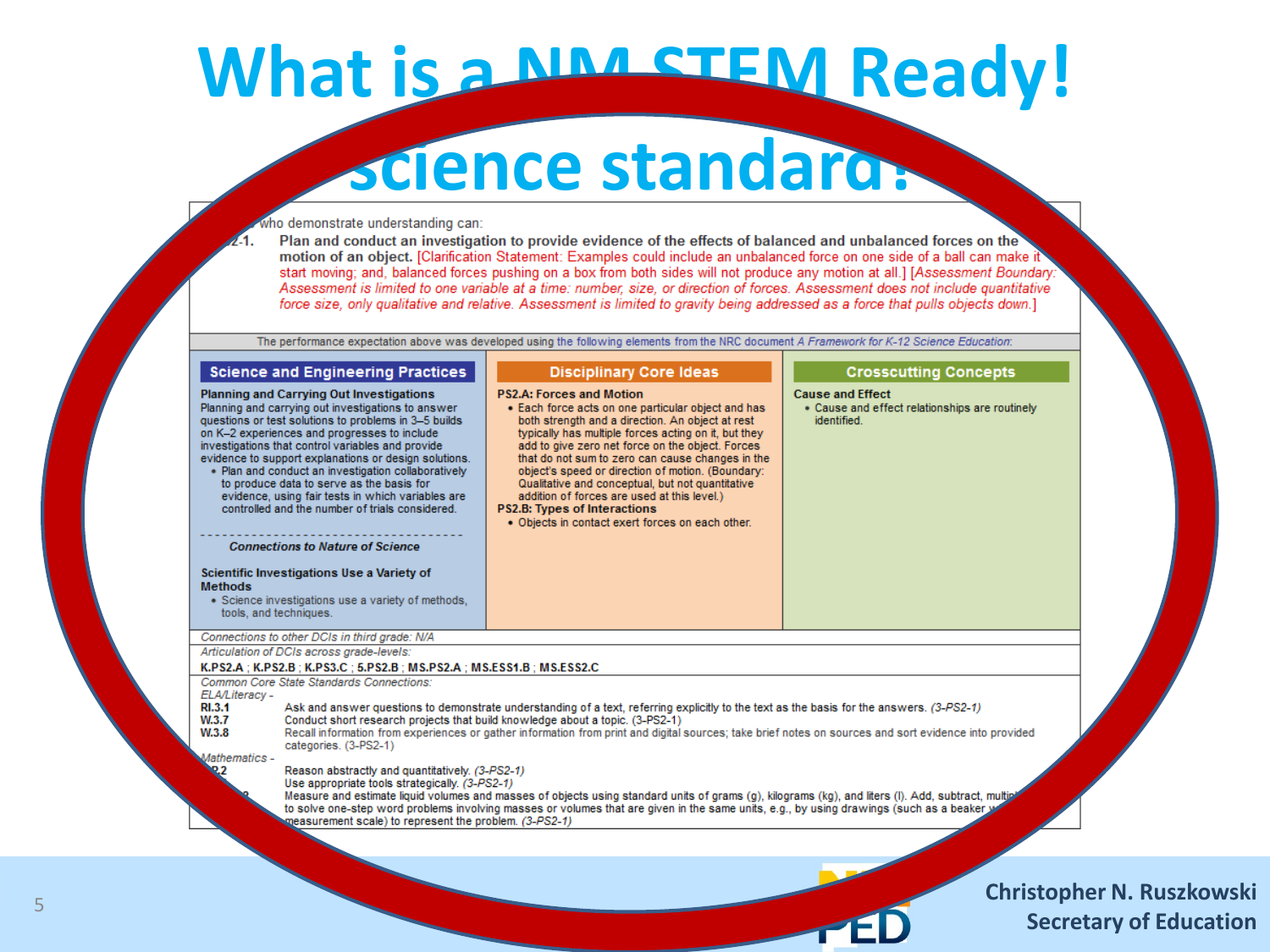# **Reading a Standard**

MS-PS1-3 **Gather and make sense of information to describe that synthetic materials comes from natural resources and impact society.** [Clarification Statement: Emphasis is on natural resources that undergo a chemical process to form the synthetic material. Examples of new materials could include new medicine, foods, and alternative fuels.] *[Assessment Boundary: Assessment is limited to qualitative information.]*

MS-PS1-3 **Gather and make sense of information to describe that synthetic materials comes from natural resources and impact society.** [Clarification Statement: Emphasis is on natural resources that undergo a chemical process to form the synthetic material. Examples of new materials could include new medicine, foods, and alternative fuels.] *[Assessment Boundary: Assessment is limited to qualitative information.]*

MS-PS1-3 **Gather and make sense of information to describe that synthetic materials comes from natural resources and impact society.** [Clarification Statement: Emphasis is on natural resources that undergo a chemical process to form the synthetic material. Examples of new materials could include new medicine, foods, and alternative fuels.] *[Assessment Boundary: Assessment is limited to qualitative information.]*

**Science and Engineering Practice Disciplinary Core Idea**

**Science and Engineering Practice Crosscutting Concept**

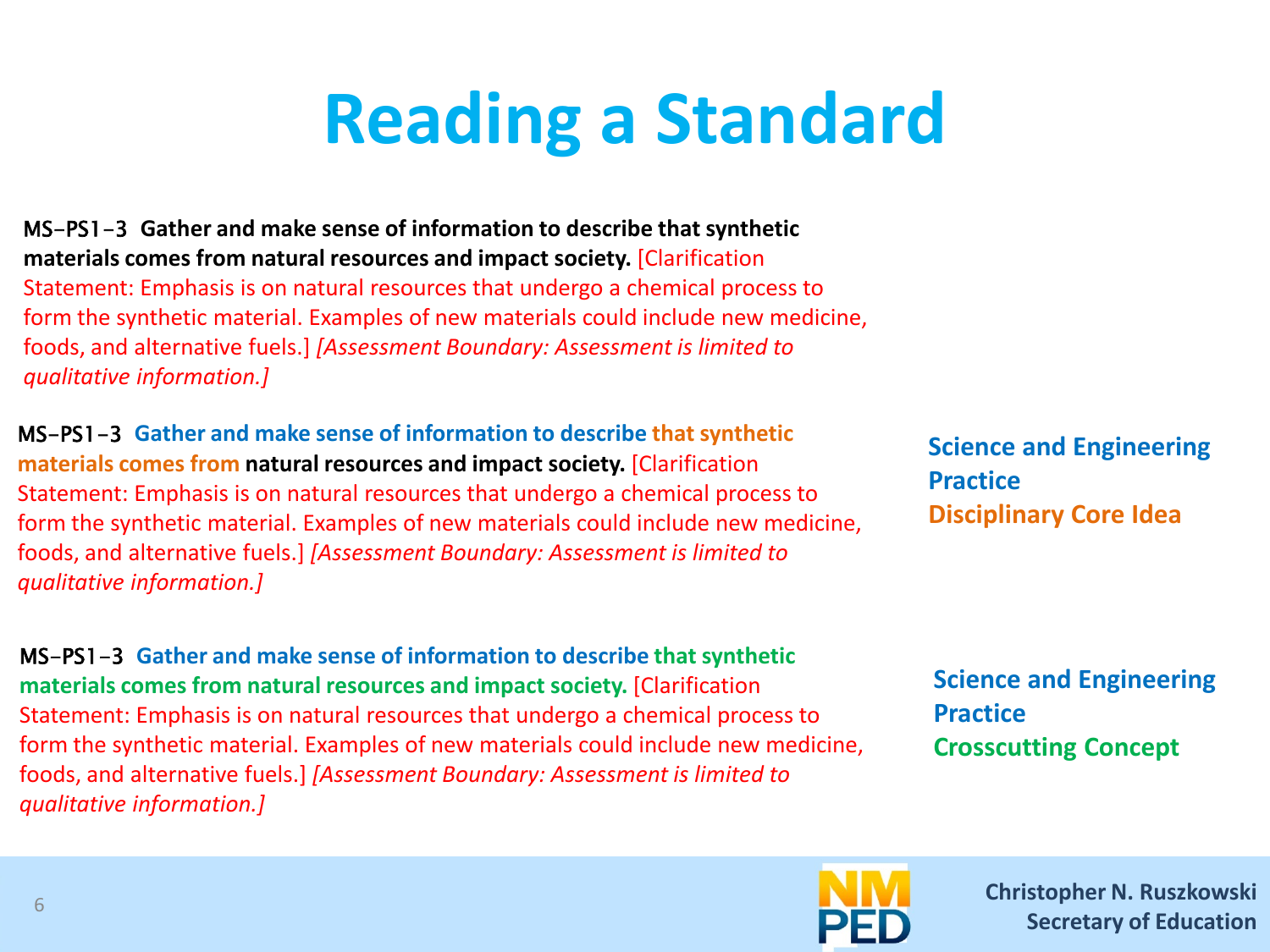### **3-Dimensional Learning**



**Christopher N. Ruszkowski Secretary of Education**

**SCIENCE** Is a registered trademark of Achieve. Neither Achieve hor the lead states and partners that developed<br>**SCIENCE** the Next Generation Science Standards was involved in the production of, and does not endorse, this

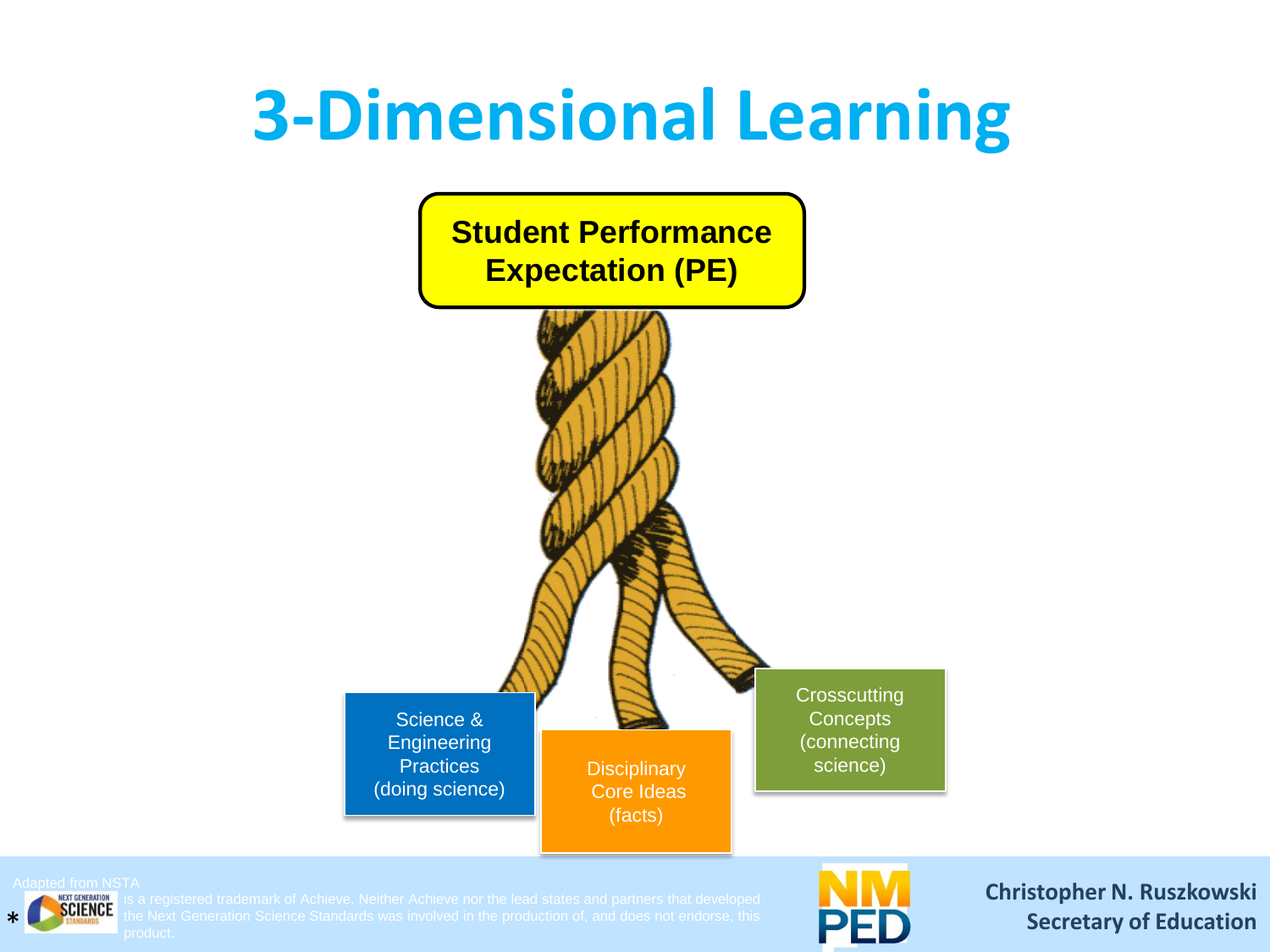# **Performance Expectations**

#### **ARE**

- Guidance for what students should be able to do and understand
- Specifications for assessments

#### **ARE NOT**

- Learning goals for students
- Instructional strategies for students
- Tests for students

Adapted from Bybee (2013) and Krajcik (2014)

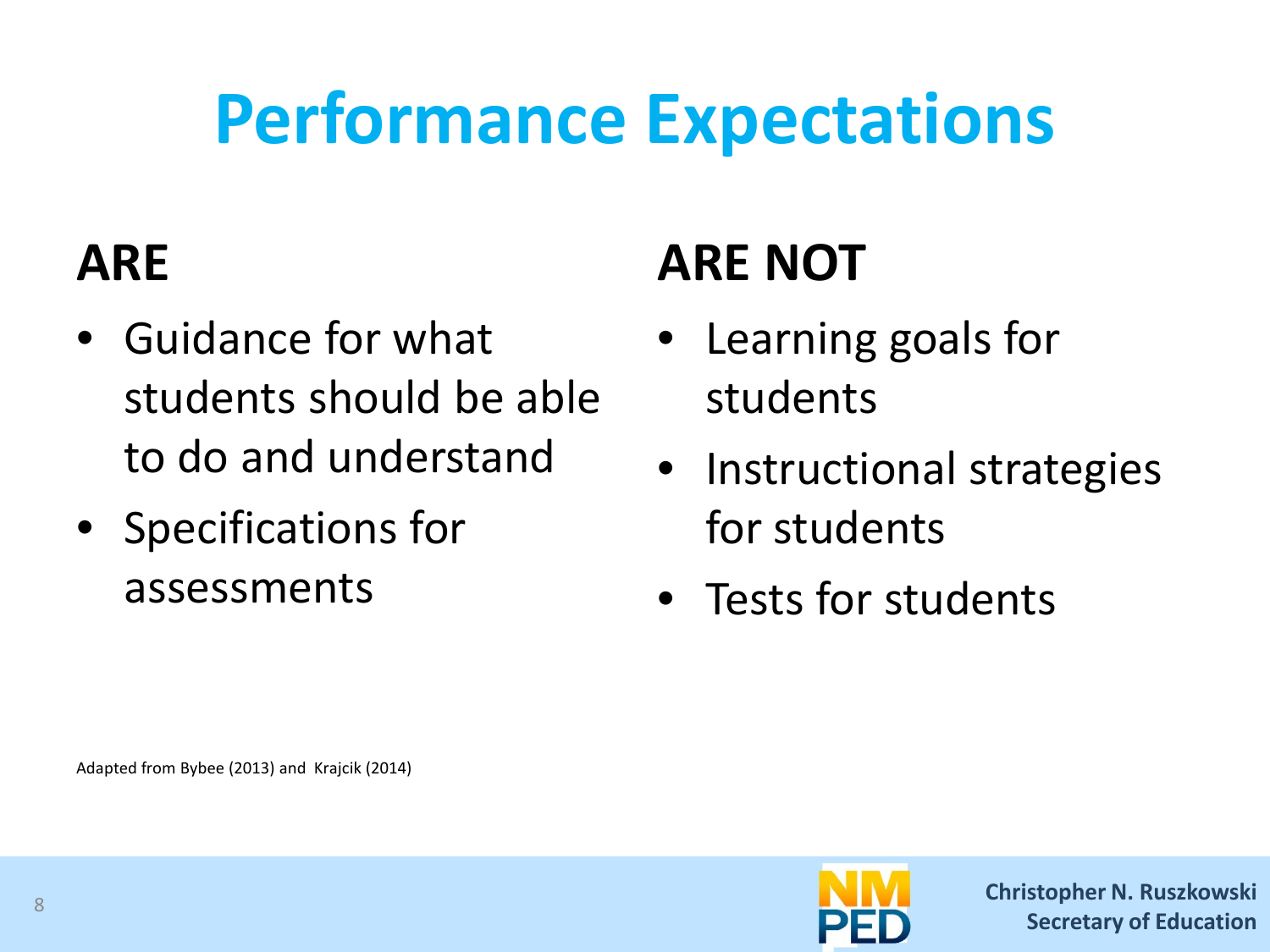# **Shifting from "Learning About" to "Figuring Out"**

#### **Three key ideas:**

- 1. Core ideas: Shift away from too much content at a surface level to *focus on in-depth development of core ideas.*
- 2. Practices: Developing explanations through investigation to make sense of phenomena.
- 3. Coherence: Science learning is a *logical progression* in which learners build ideas over time and between science disciplines.

Adapted from Reiser, 2013

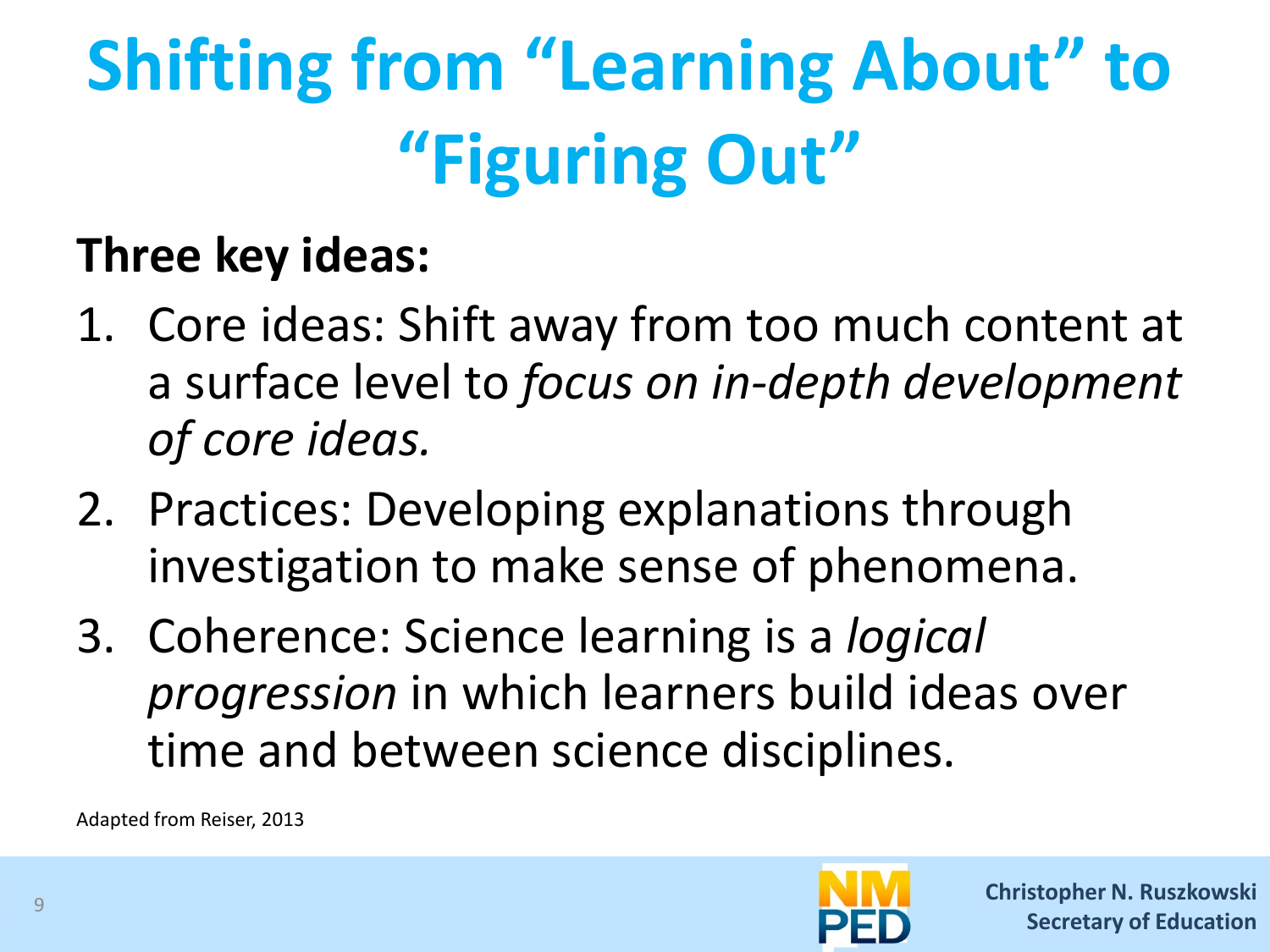# **Shifting from "Learning About" to "Figuring Out" (***continued***)**

- Students using the science and engineering practices are "figuring out" an explanation or solving a problem
	- Application of science knowledge
- Practices mean students should know *why* they are doing an activity

Adapted from Reiser (2013; 2014a,b)

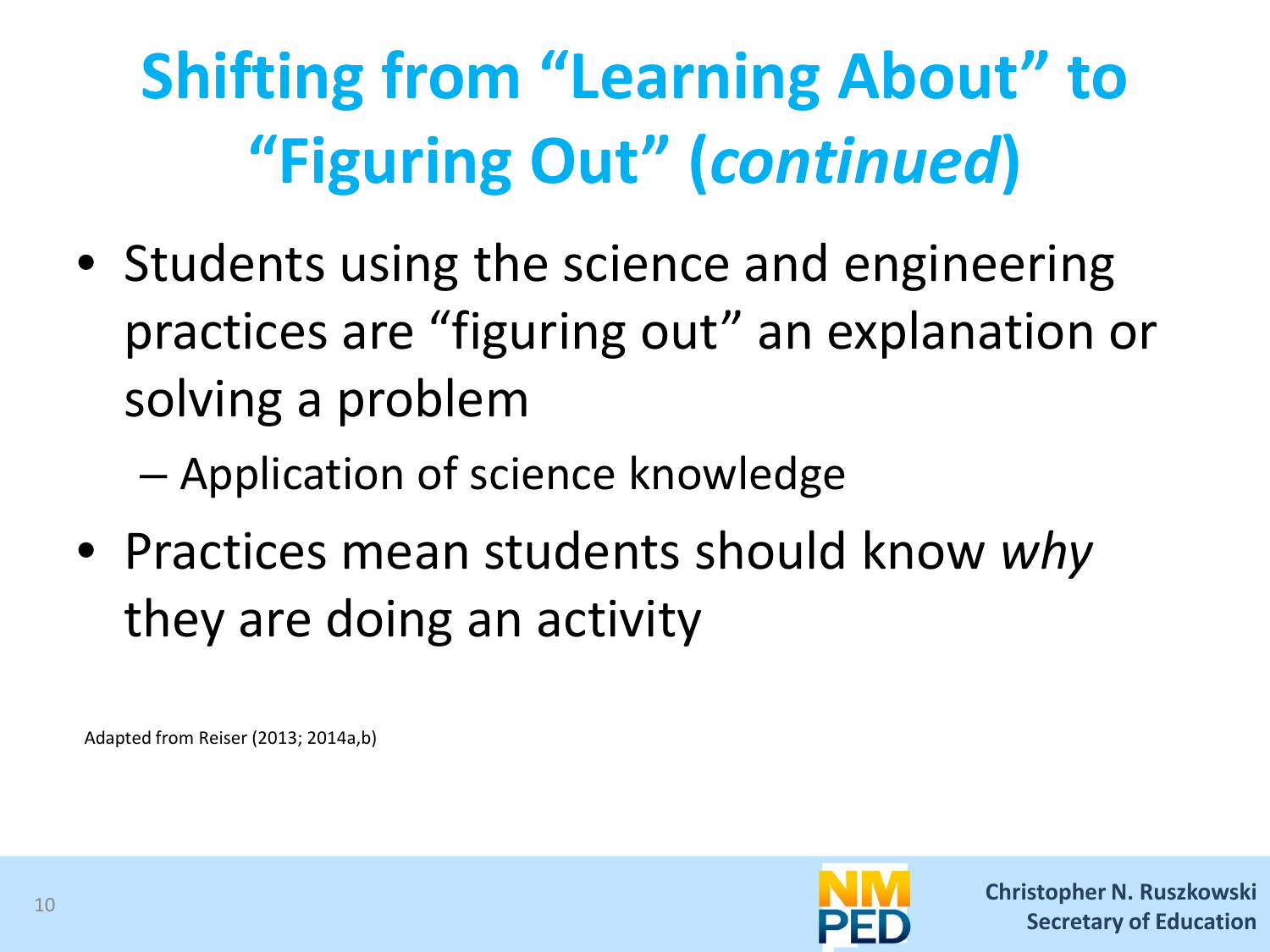# **Strategies for Planning Instruction**

- Phenomena
- Backwards Design
- Curriculum Adaptation
- Bundling Standards
- Storylines

*Which of these planning strategies are you currently using?*

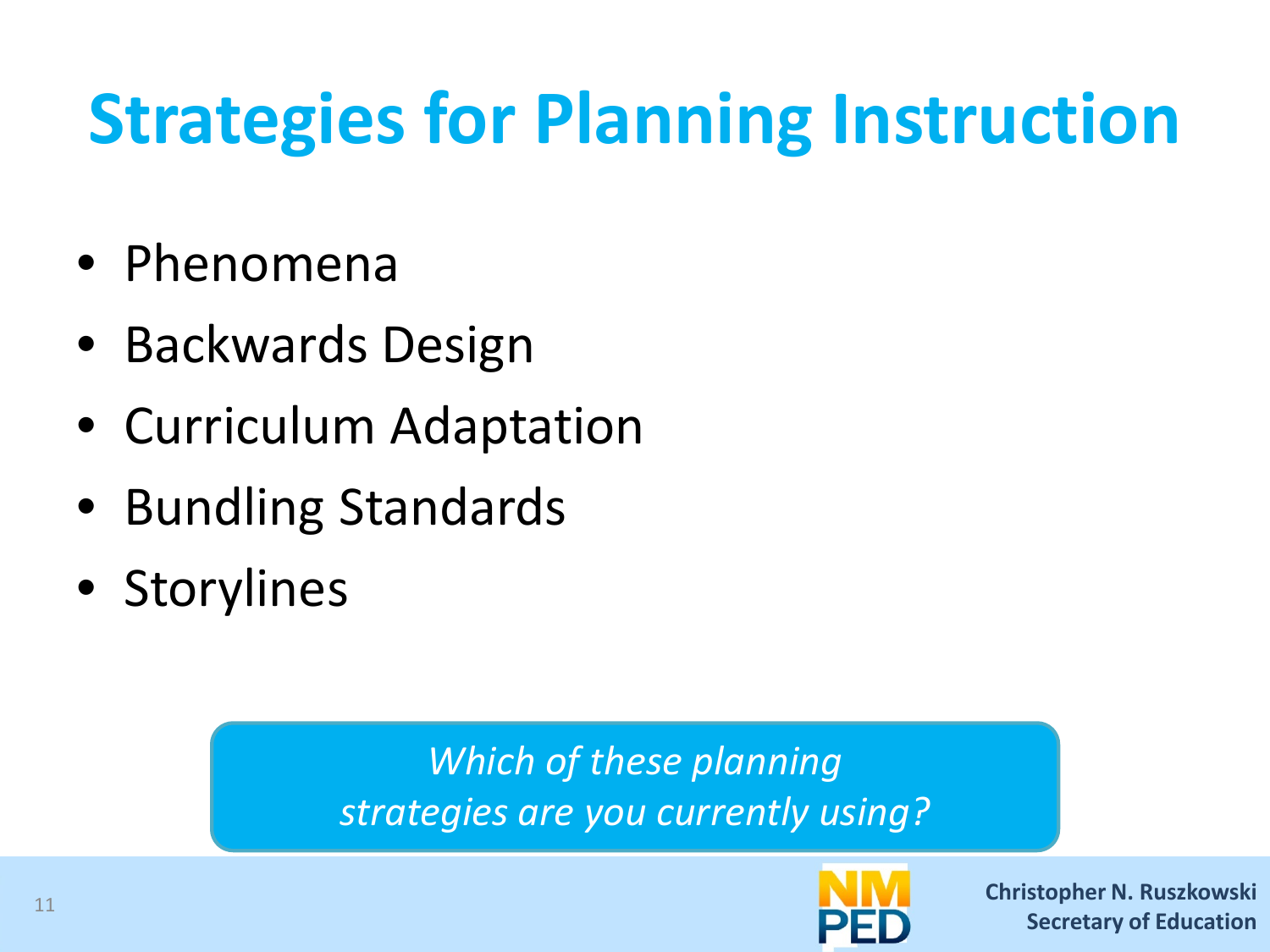# **Strategies for Planning Instruction**

- Phenomena
- **Backwards Design**
- **Curriculum Adaptation**
- Bundling Standards
- Storylines

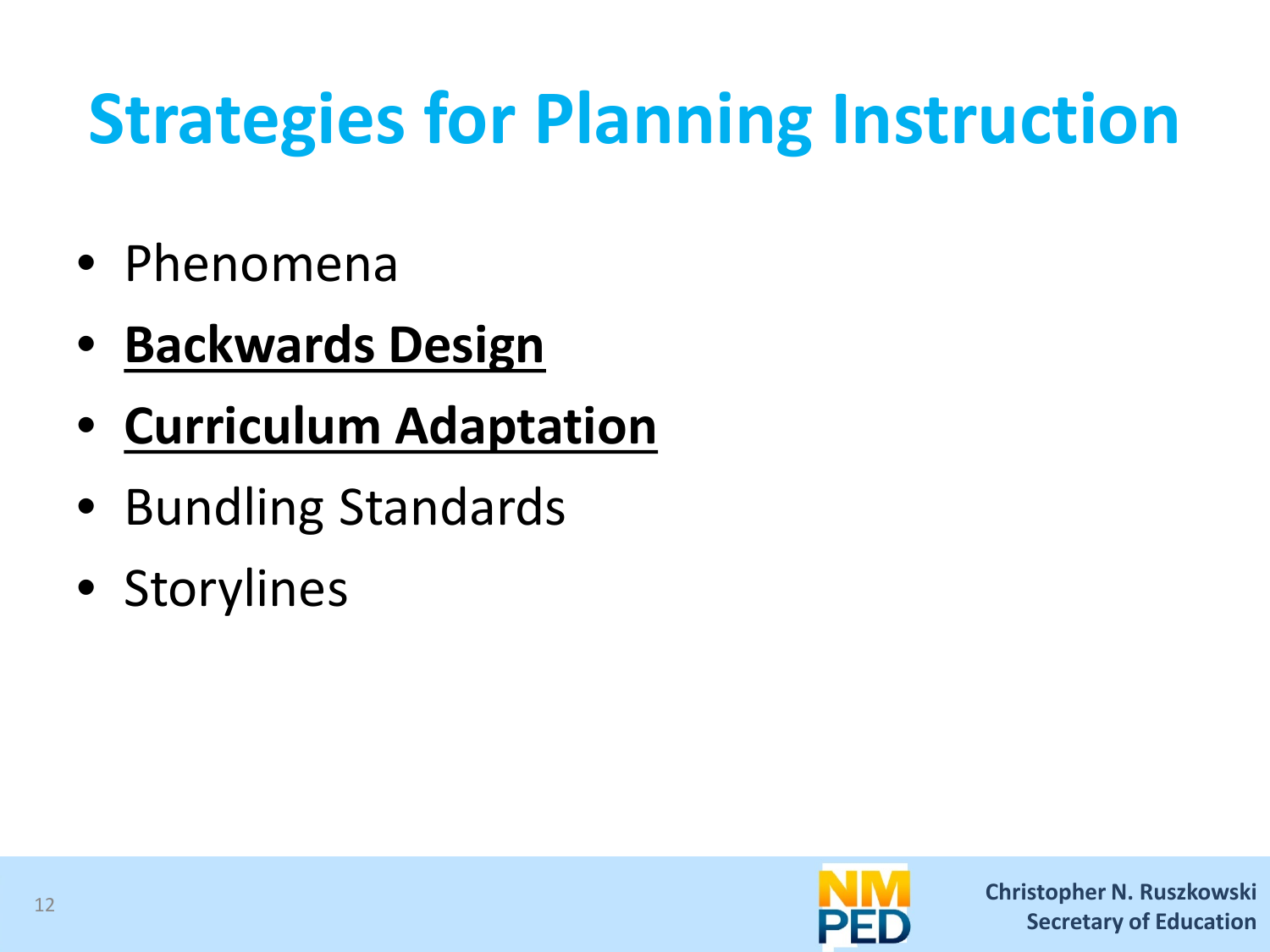# **Backwards Design**

- 1. Identify the learning outcomes.
- 2. Determine the evidence for learning.
- 3. Plan instruction to facilitate the outcomes.

Adapted from Wiggins and McTighe, (2008)

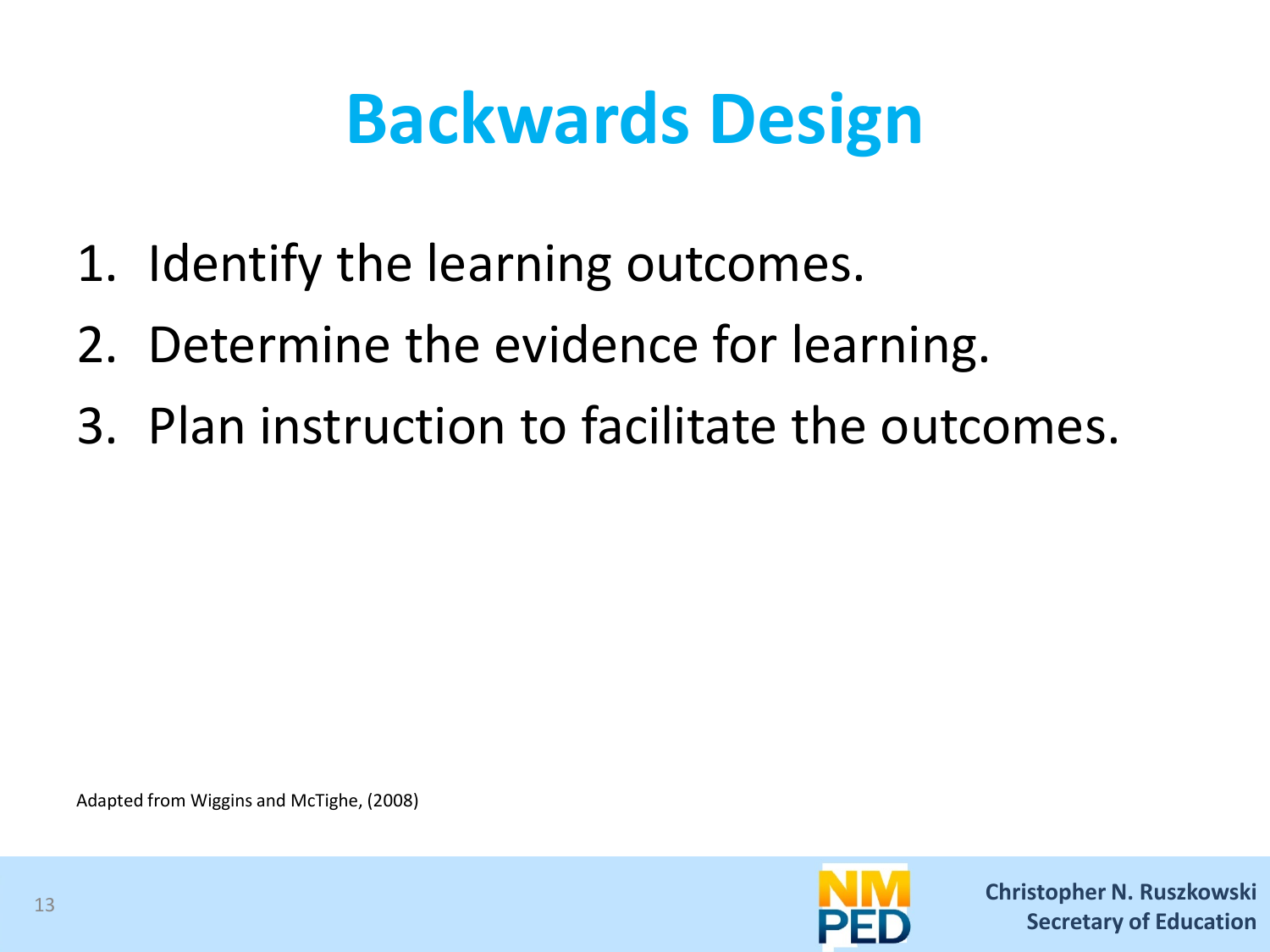# **Curriculum Adaptation**

• "Refers to a purposeful effort to bring existing materials into alignment with new visions for science learning by adding to, adapting, or transforming those materials" (Debarger *et al*, 2016, p 4).

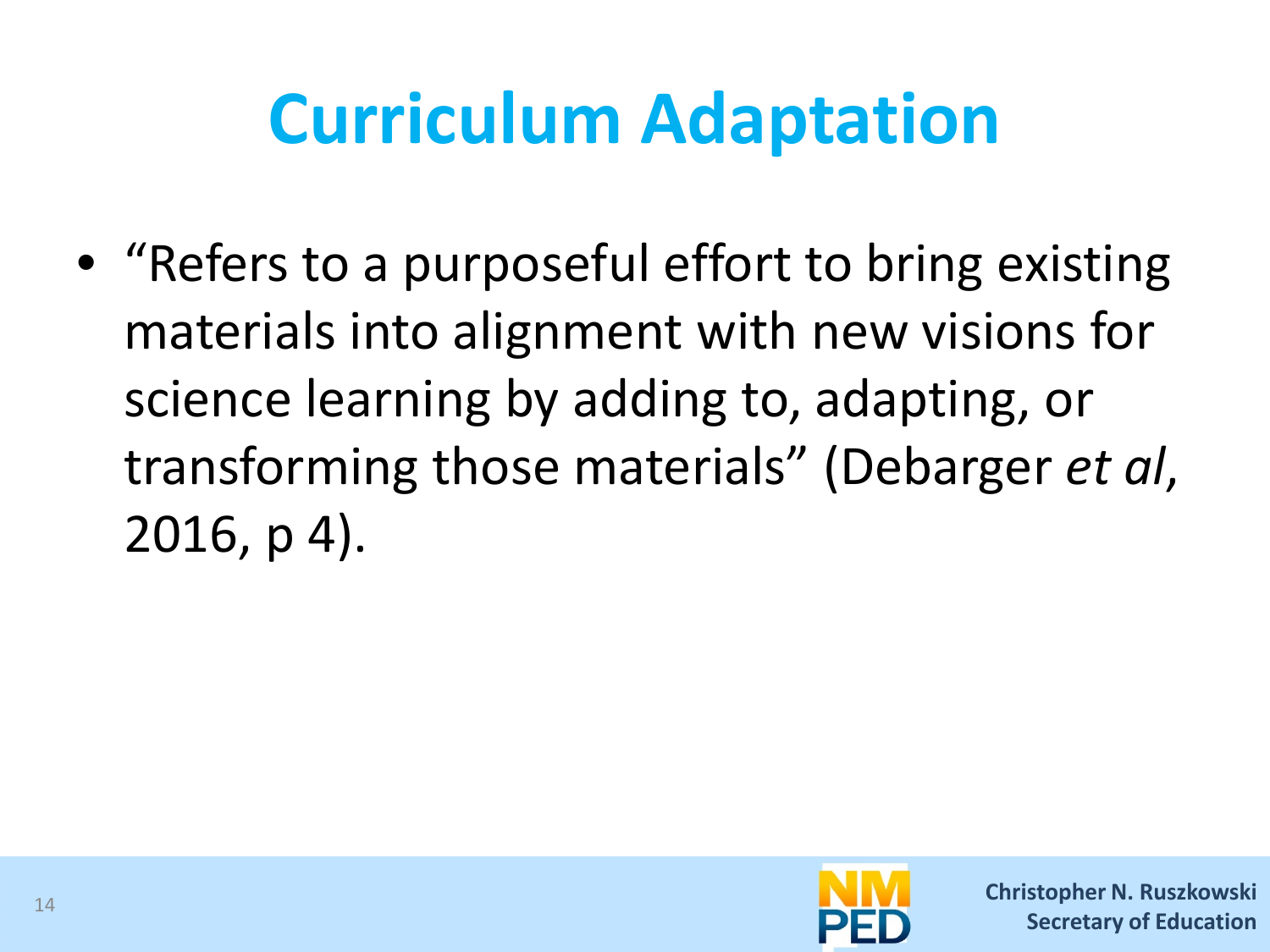# **Why Adapt Curriculum?**

- The development and phasing in of curriculum aligned to the NM STEM Ready! Science Standards will take time.
- "Instructional units on topics that are included in the standards for a grade level should be adapted to focus around student learning experiences that engage students in the science and engineering practices" (NRC, 2015, p 54).

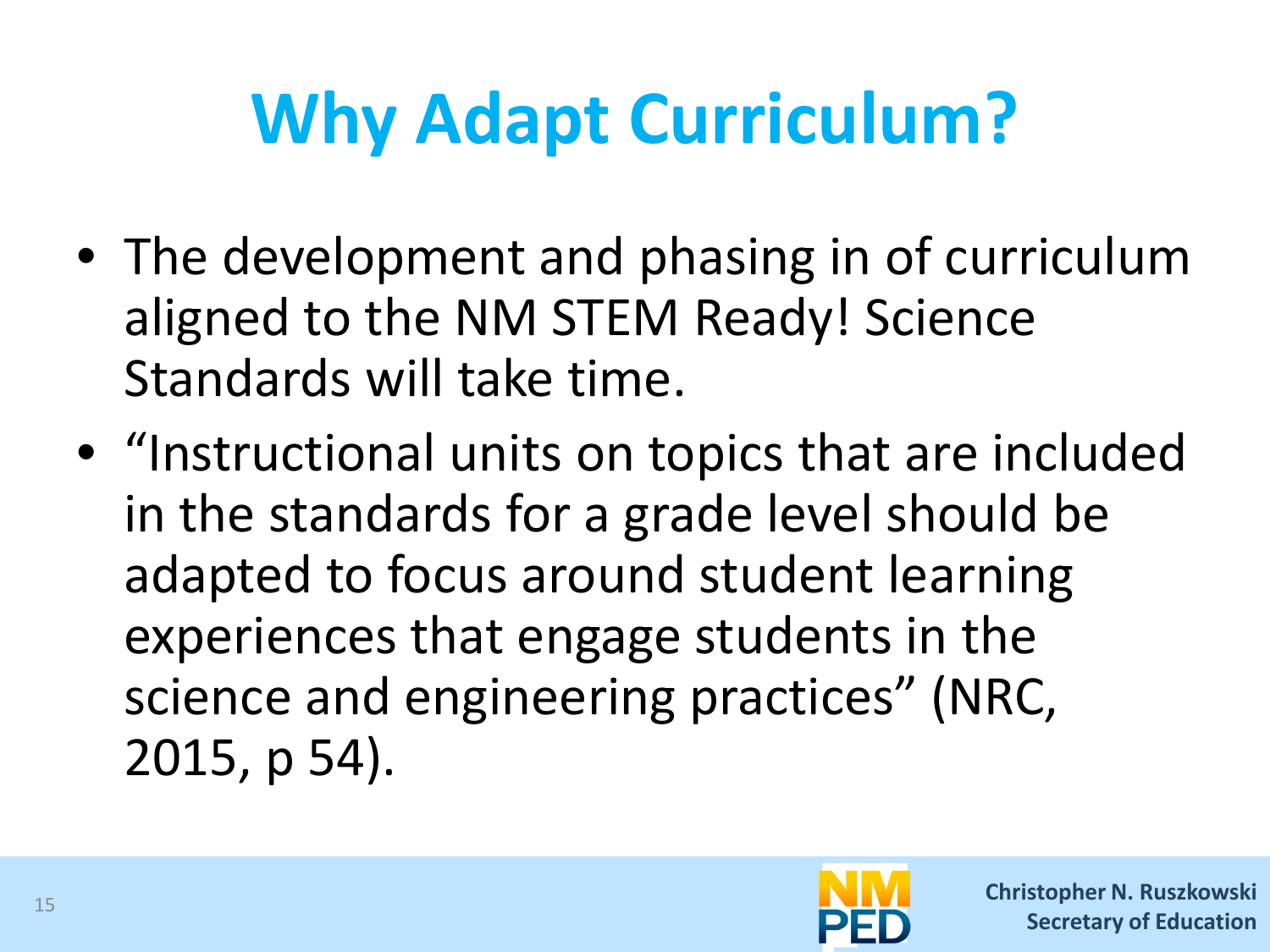# **Curriculum Adaptation**

*Instructional Model*

- NGSS and the underlying NRC Framework do not say anywhere that there is only one instructional approach for engaging students in the practices.
- Practice-based instructional models engaging students in three-dimensional learning.



Adapted from Institute for Science Math Education. (n.d.)

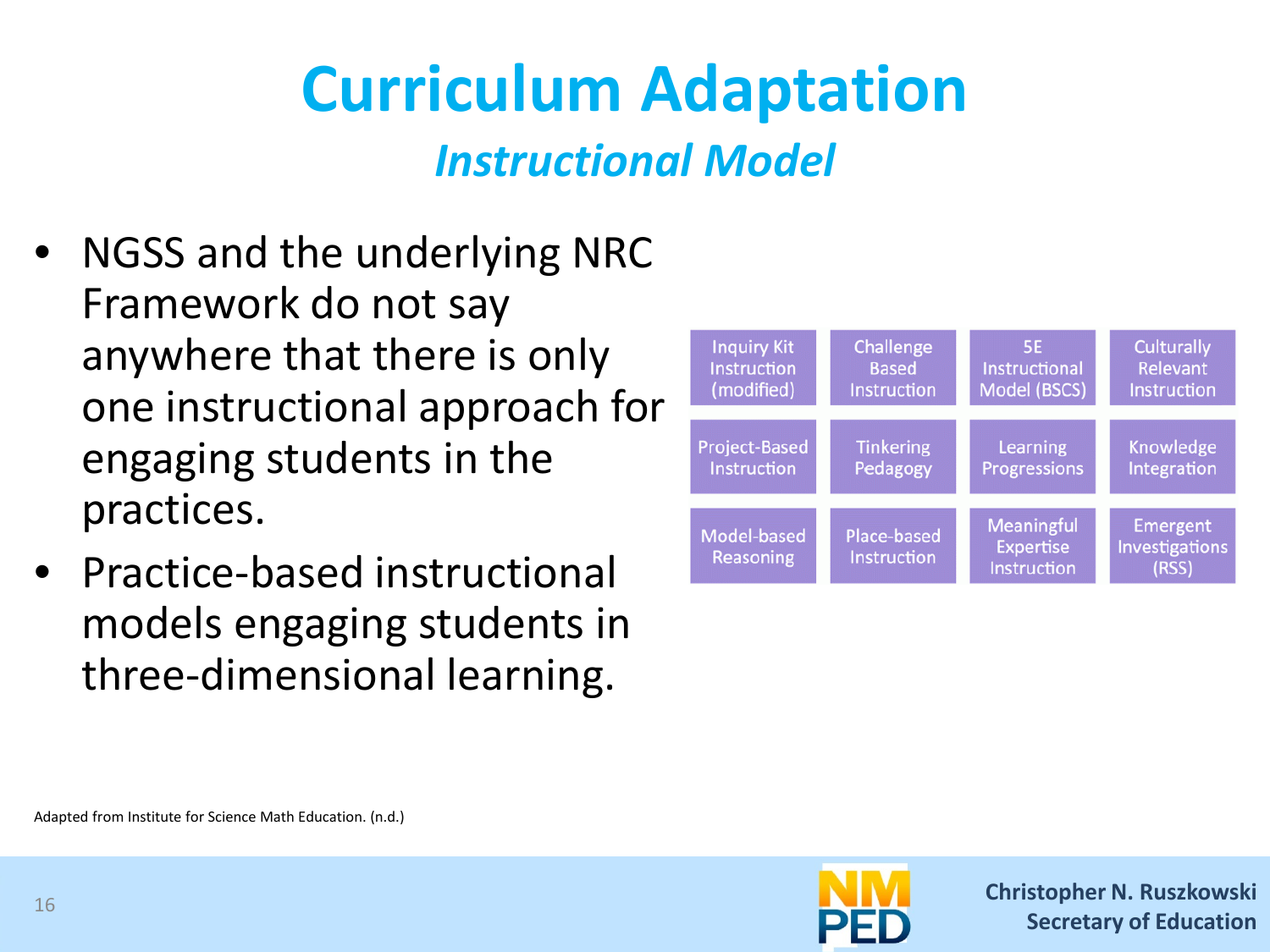#### **Curriculum Adaptation** *Screening for Alignment with NGSS*

- 1. What DCIs would this lesson/unit address?
- 2. Are students engaged in the science and engineering practices?
- 3. Does the unit involve *figuring out* rather than *learning about?* Look for…
	- students being able to experience concepts before vocabulary introduction.
	- opportunities for teachers to identify what students know and can do.

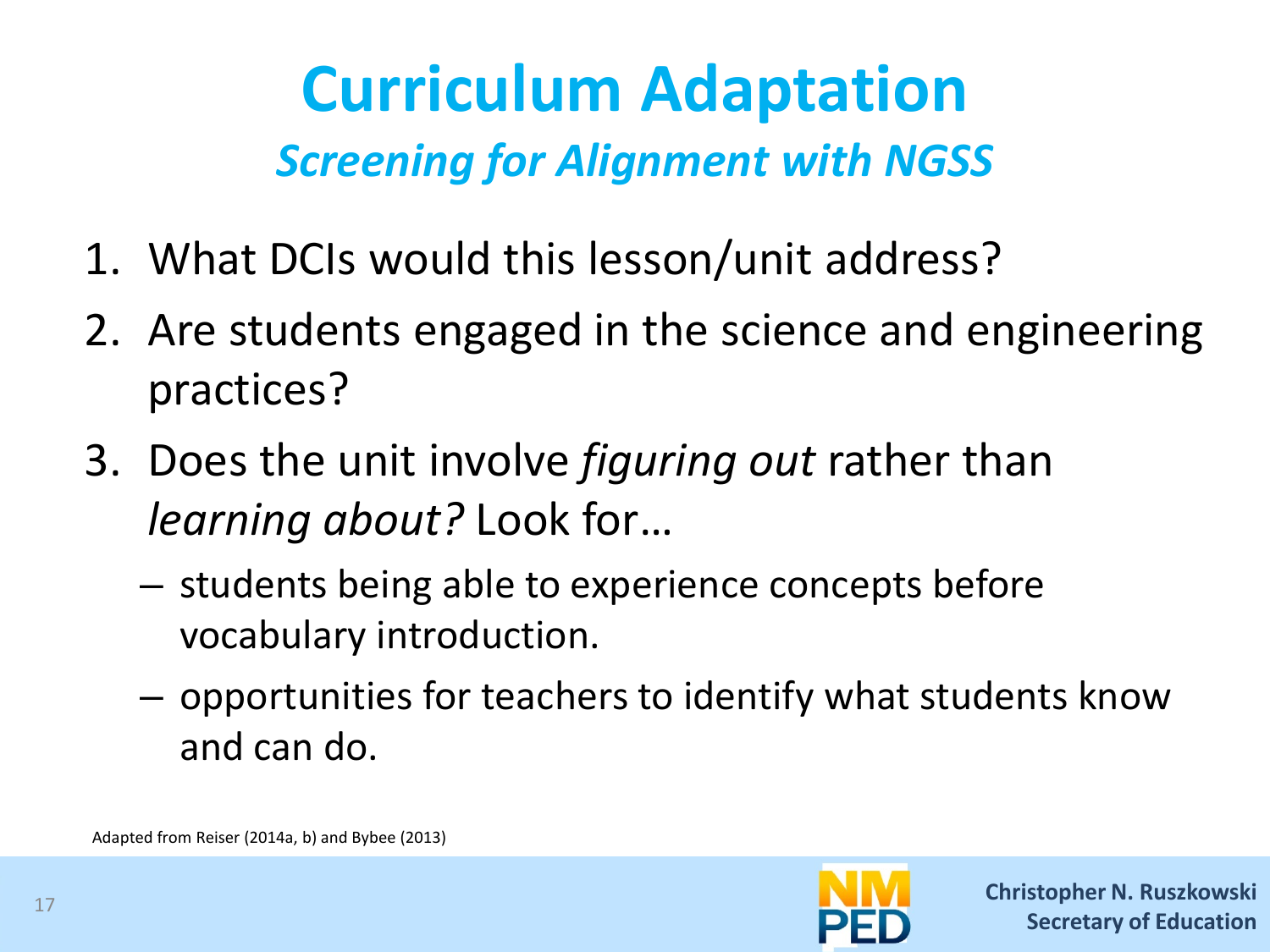#### **Curriculum Adaptation** *Screening for Alignment with NGSS (cont.)*

- 4. Do the materials include DCIs? SEPs? CCCs?
- 5. Are the DCIs, SEPs, and CCCs integrated?
- 6. Opportunities to connect to the CCSS?
- 7. Grade-level alignment?



Adapted from Bybee (2013)

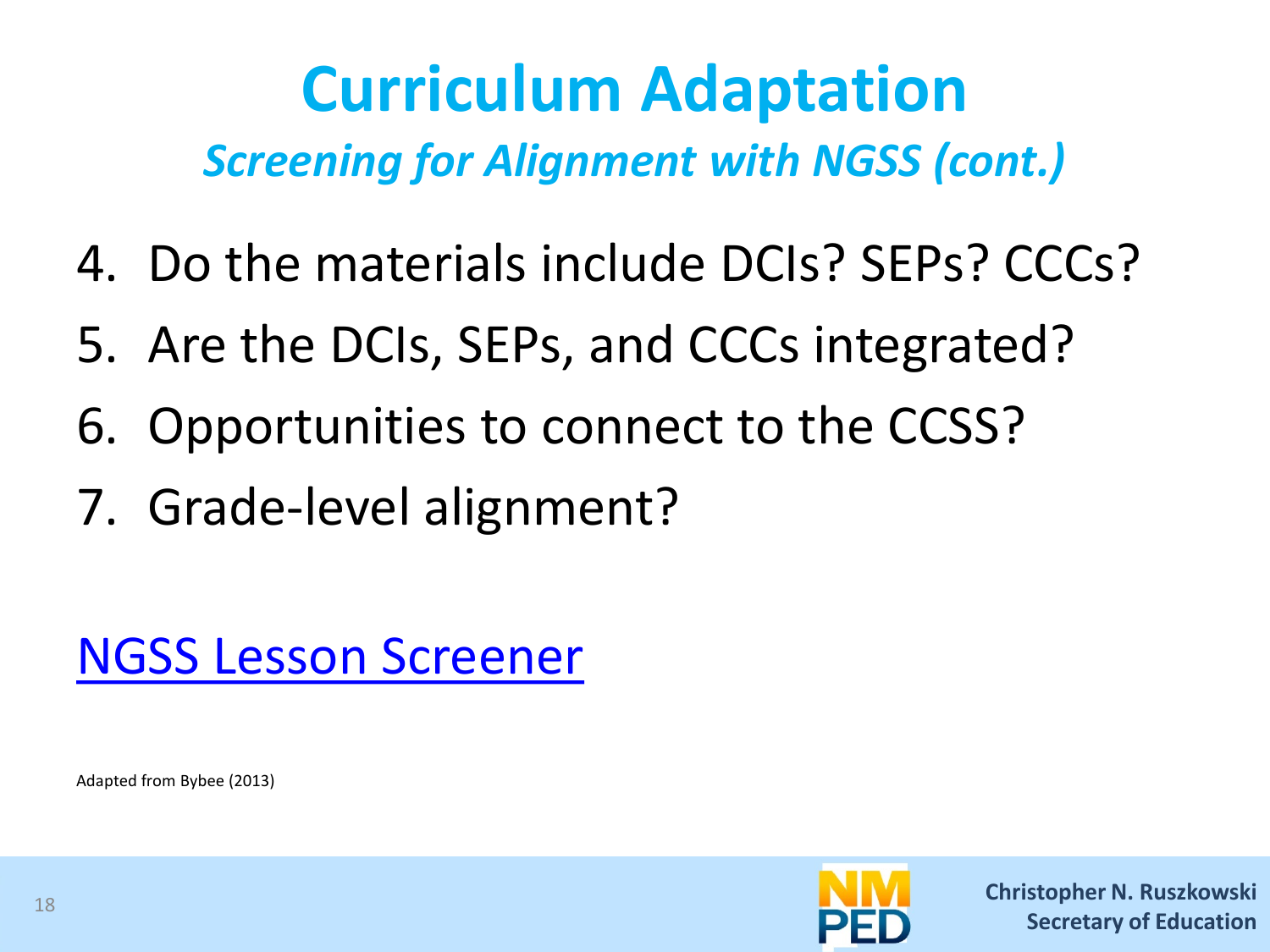#### **Curriculum Adaptation** *Instructional Sequence*

An instructional sequence should:

- provide for different forms of interaction among learners and teachers.
- allow for a variety of teaching strategies.
- integrate three dimensions.
- allow adequate time and opportunities for learners to formulate understandings of DCIs, SEPs, and CCCs.

Adapted from Bybee (2013)

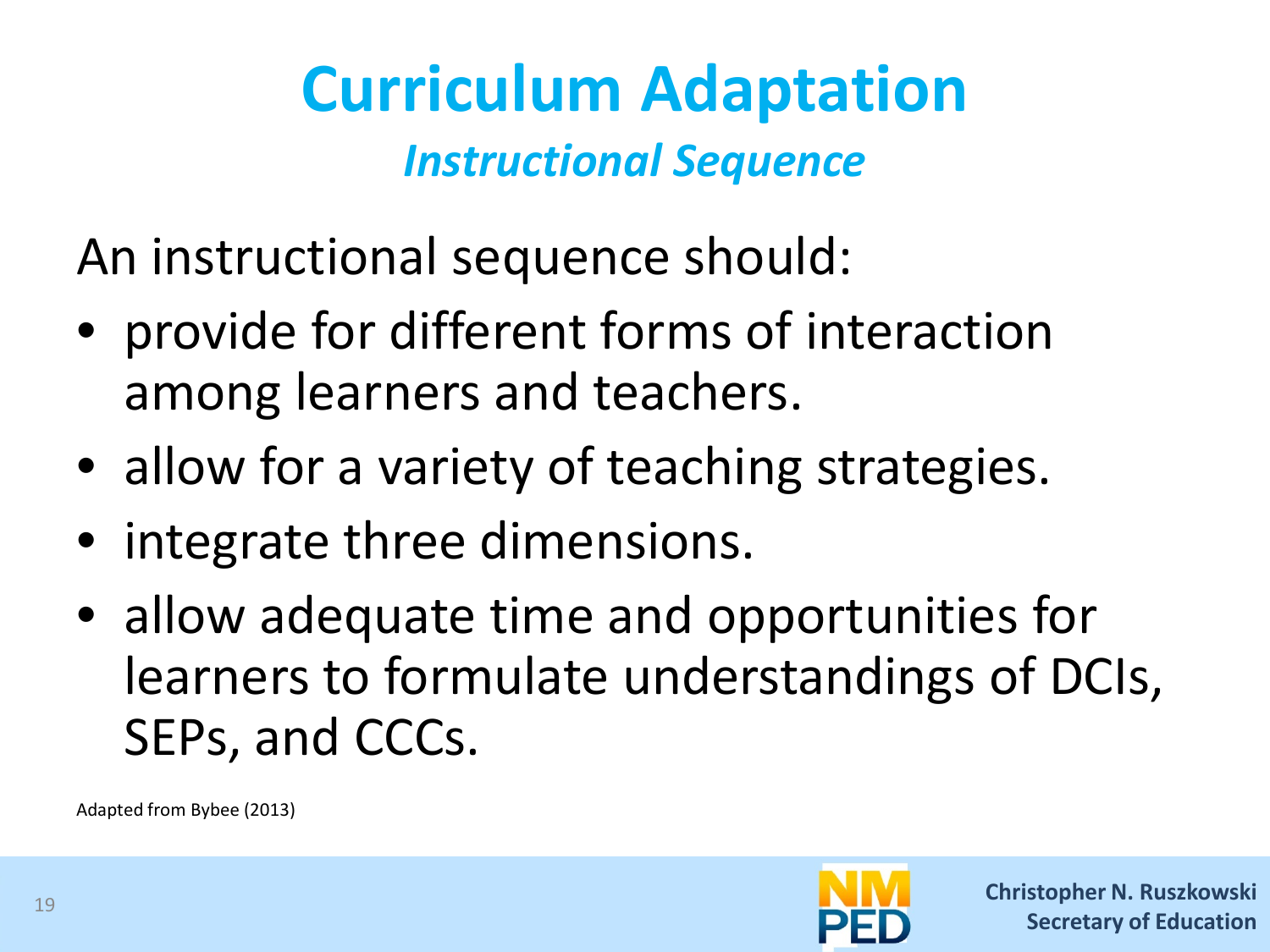# **Curriculum Adaptation**

#### *Guiding questions for adapting instruction (cont.)*



Adapted from Reiser (2014a, b)

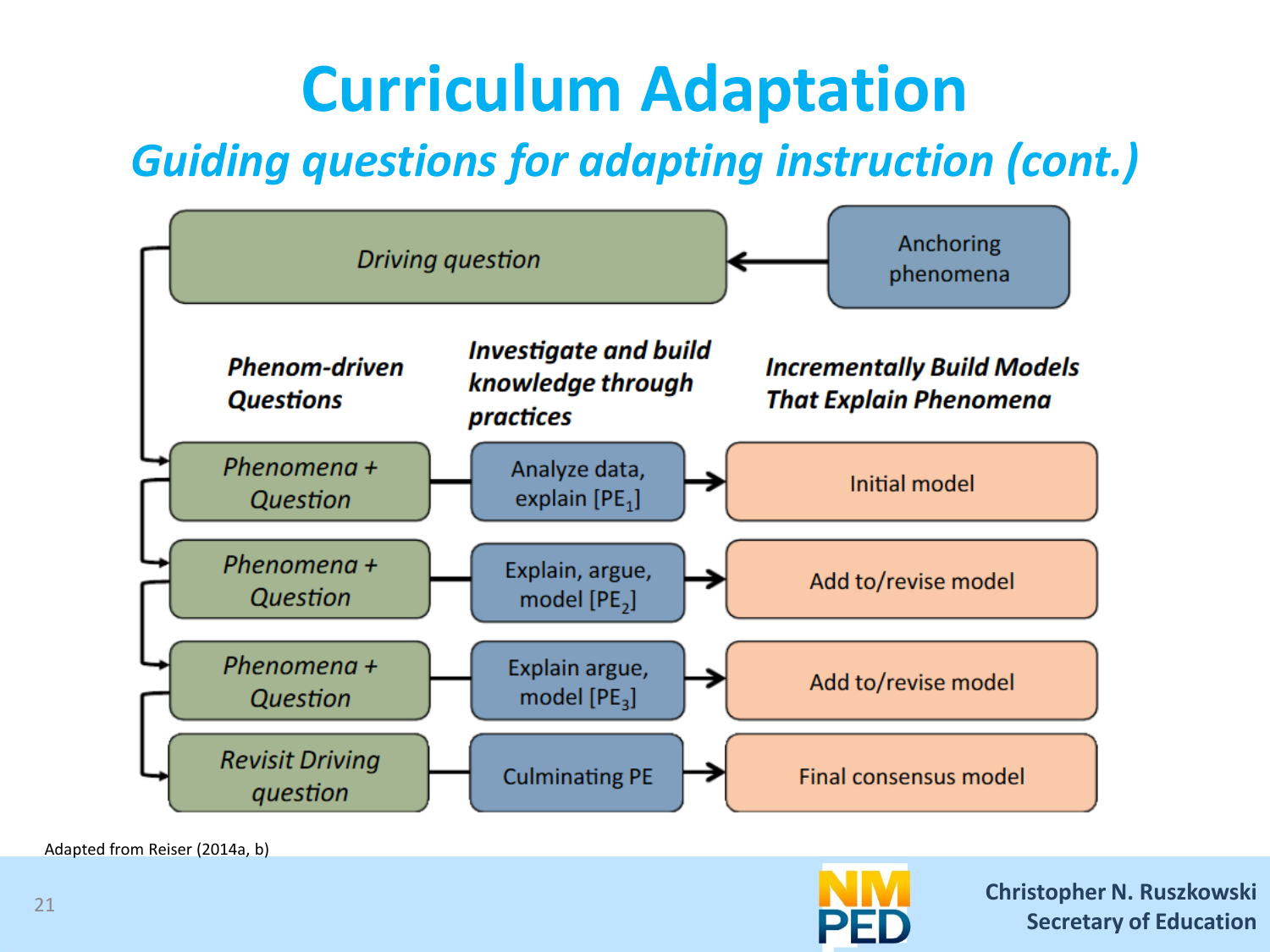### **Curriculum Adaptation** *Overview*

- Identify the anchoring phenomena/question students are working towards explaining
- List the pieces of knowledge (big ideas) will students investigate to fully explain the phenomena/question
- Logically order lessons to build student coherence
- Integrate practices/screen lessons for alignment

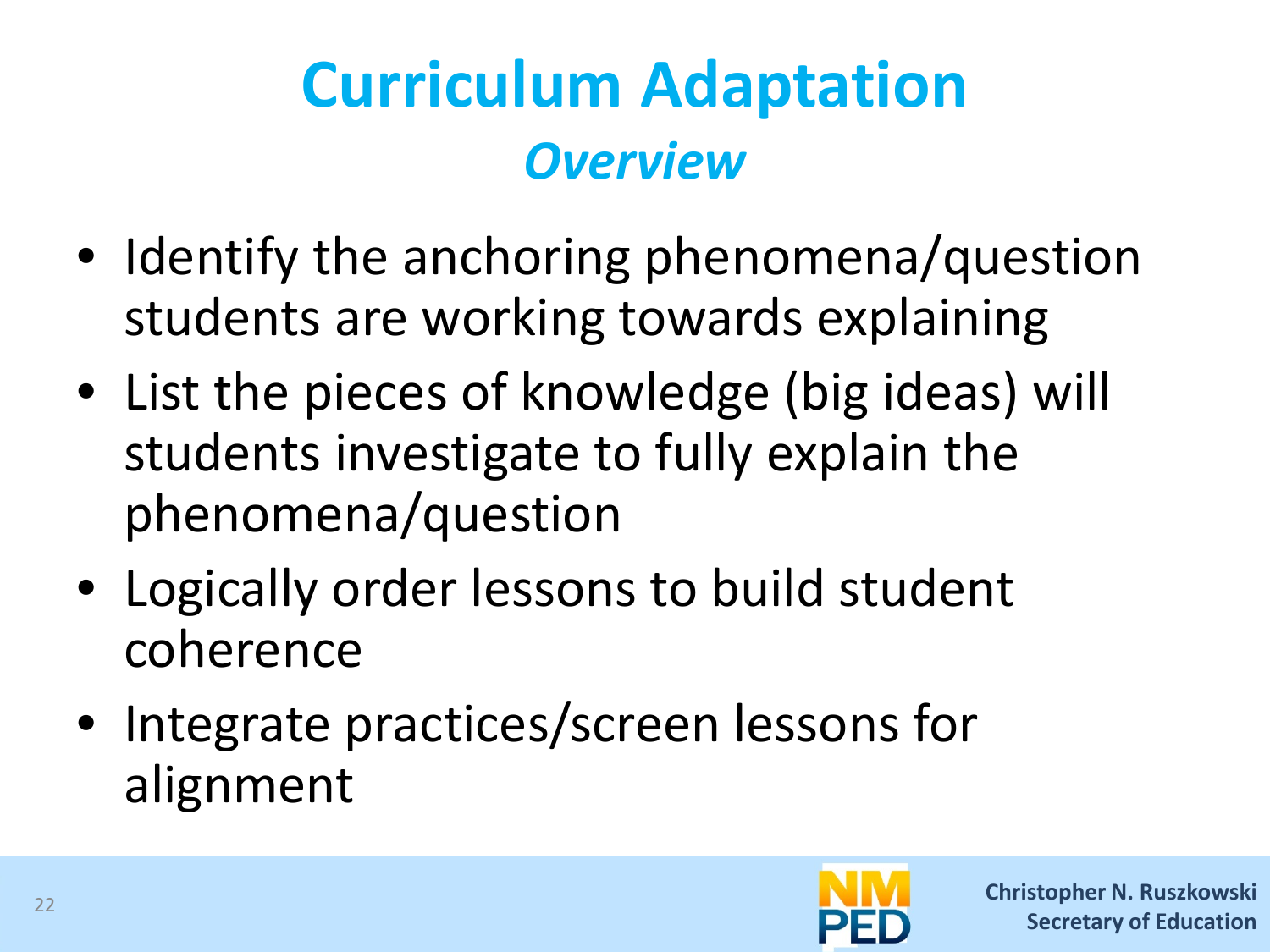## **Considerations**

- It is not possible to attend to all curriculum lessons/units at once.
- Follow a backwards design process to adapt curriculum.
- Work with a team of teachers, if possible.

Adapted from Institute for Science Math Education. (n.d.).

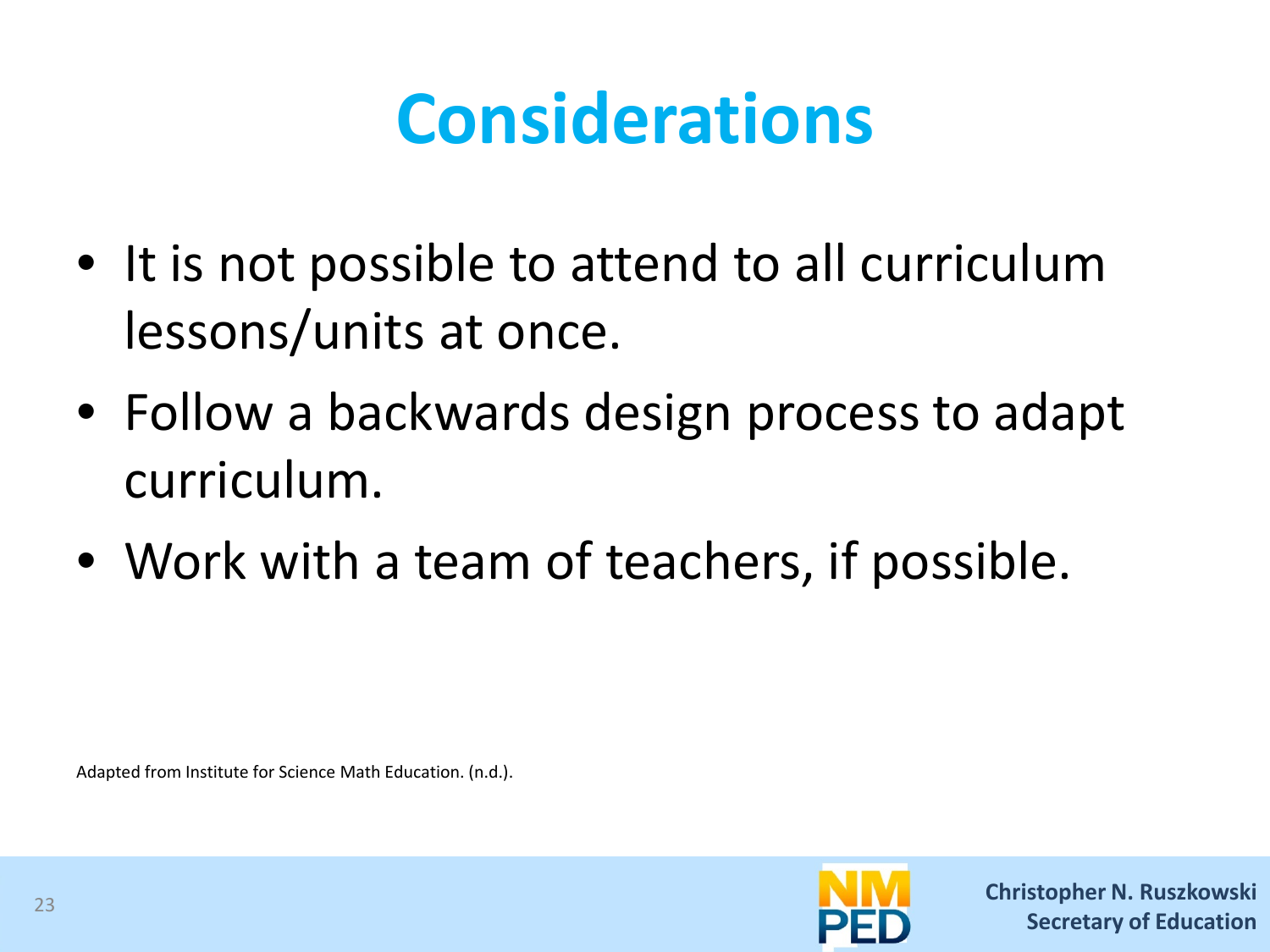#### **Resources**

- **NM STEM Ready! Science Resources page**
- [NGSS In Practice-Tools and Processes](https://www.wested.org/wp-content/uploads/2018/05/resource-next-generation-science-standards-in-practice.pdf#page=52)
- [NGSS Lesson Screener](https://www.nextgenscience.org/sites/default/files/NGSSScreeningTool-2.pdf)

#### **Curriculum Adaptation**

- *Translating the NGSS for Classroom Instruction* by Rodger Bybee
- **[STEM Teaching Tool 5](http://stemteachingtools.org/brief/5)**
- *[Adapting Curriculum Materials to Align with NGSS: Grades K-](http://www.academia.edu/7006107/Adapting_Curriculum_Materials_to_Align_with_NGSS_Grades_K-5)5; [6-12](http://www.academia.edu/7006111/Adapting_Curriculum_Materials_to_Align_With_NGSS_Grades_6-12)*

#### **Instructional Models**

• [STEM Teaching Tool 4](http://stemteachingtools.org/brief/4)

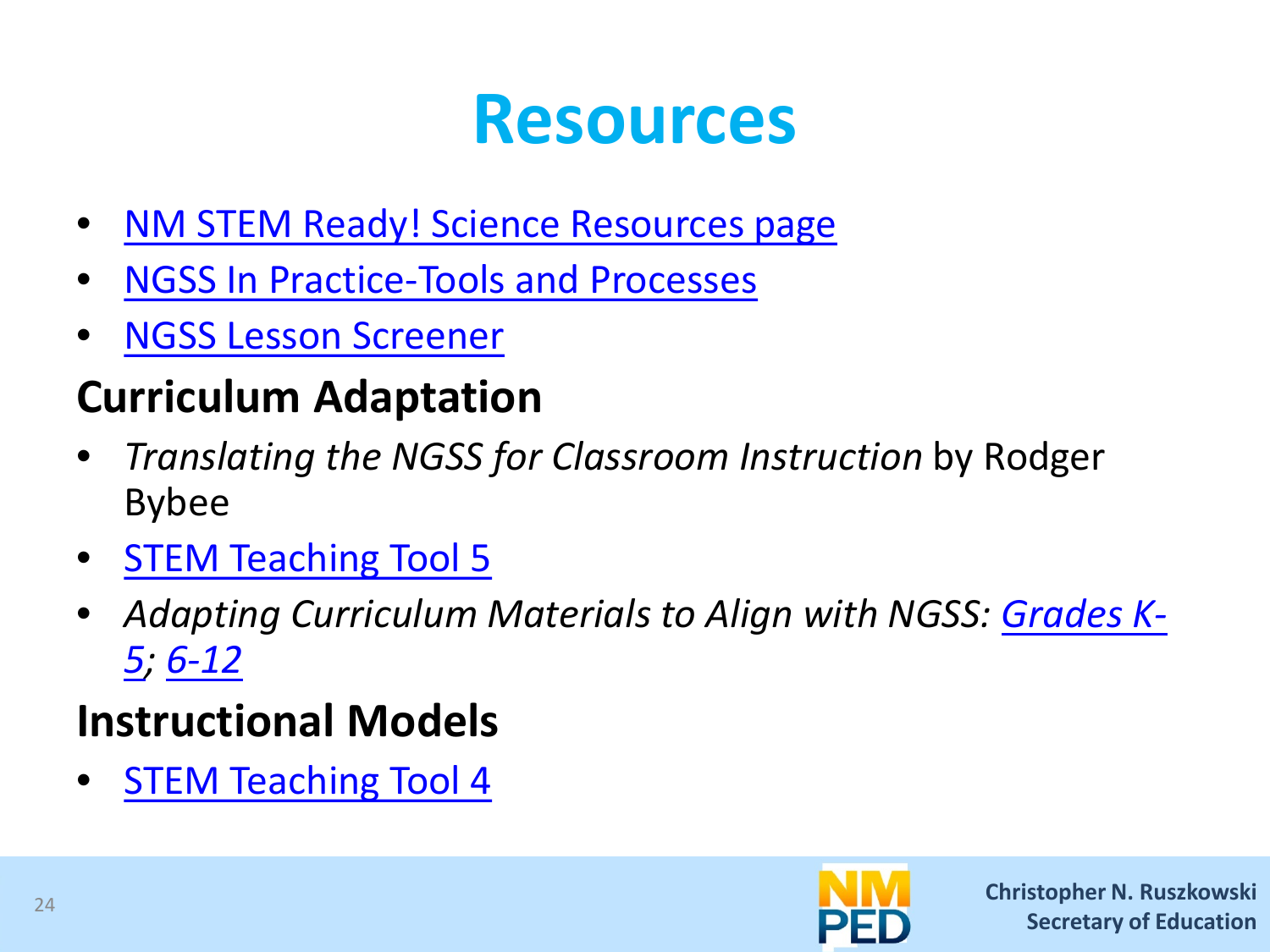

Next Webinar:

End of November 2018 - Planning Instruction: Bundling Standards/Storyline

Professional Learning:

[Please visit the Math and Science Bureau's Professional Learning](http://webnew.ped.state.nm.us/bureaus/math-science/professional-learning/) page; registration for Making Sense of SCIENCE is upcoming.

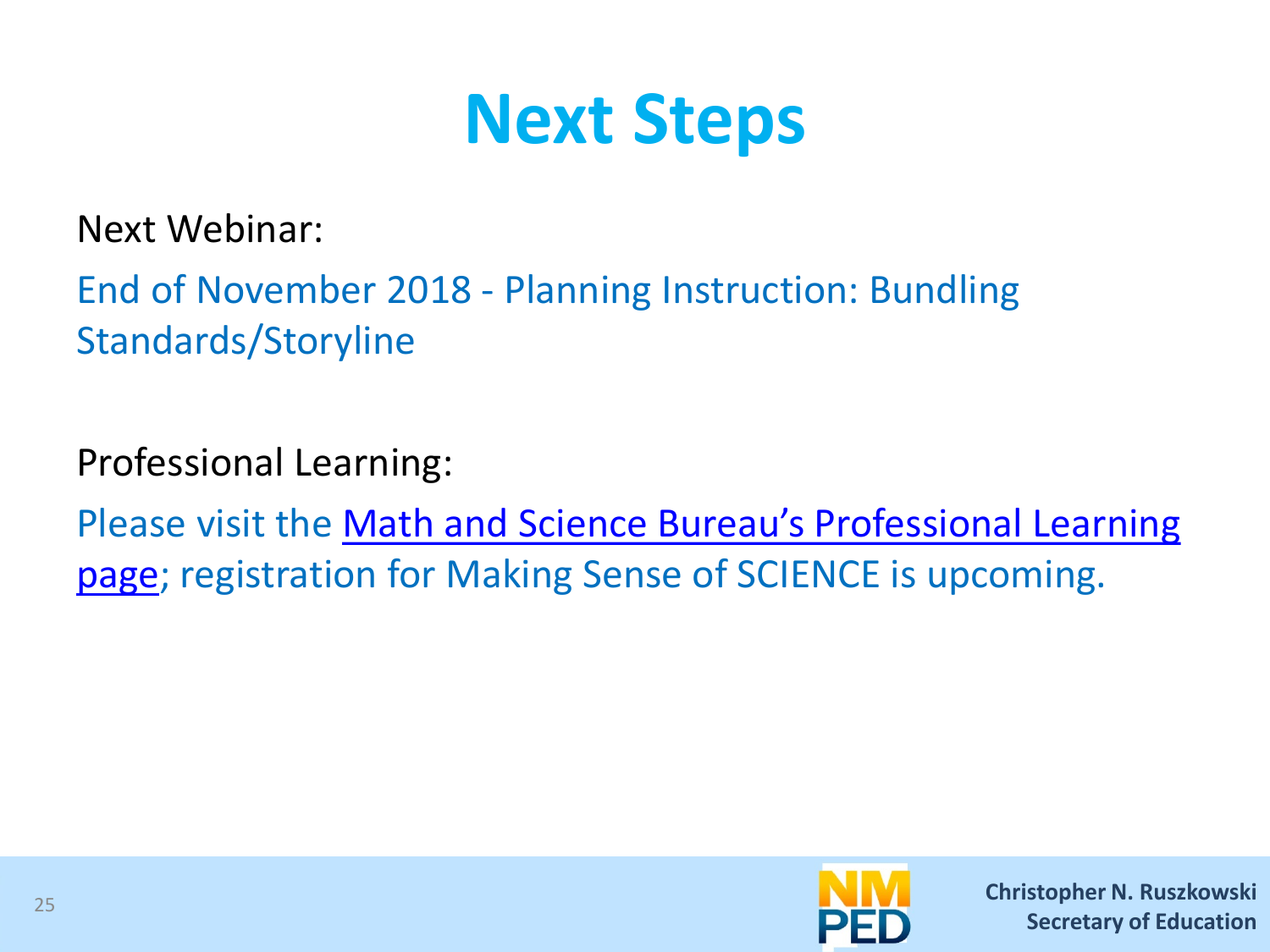### **References**

- Brown, K., Burditt, T., Cerwin, K., Clark, J., Cochrane, C., DiRanna, K., …Topps, J. (n.d.). *Criteria for selecting useful phenomena* [Web log post]. Retrieve from [https://sites.google.com/site/sciencephenomena/criteria.](https://sites.google.com/site/sciencephenomena/criteria)
- Bybee, R. W. (2013). *Translating the NGSS for Classroom Instruction*. National Science Teachers Association.
- Debarger, A. H., Penuel, W. R., Moorthy, S., Beauvineau, Y., Kennedy, C. A., & Boscardin, C. K. (2016). Investigating Purposeful Science Curriculum Adaptation as a Strategy to Improve Teaching and Learning. *Science Education, 101*(1), 66-98. [doi:10.1002/sce.21249](https://onlinelibrary.wiley.com/doi/pdf/10.1002/sce.21249)
- Cerwin, K., DiRanna, K., Grace, J., LaFontaine, P., Ritchie, S., Sheriff, J., . . . Iveland, A. (2018). *Next [Generation Science Standards in Practice: Tools and Processes Used by the California NGSS Early](https://www.wested.org/resources/next-generation-science-standards-in-practice/)  Implementers* (pp. 1-74, Rep.). CA: WestEd.
- Institute for Science Math Education. (n.d.). Using curriculum adaptation as a strategy to help teachers learn about NGSS an[d developing aligned instructional ma](http://stemteachingtools.org/brief/5)terials : StemTeachingTools.<br>Retrieved July 12, 2018, from<http://stemteachingtools.org/brief/5>
- Institute for Science Math Education. (n.d.). Are there multiple instructional models that fit with the science and engineering practices in NGSS? (Short answer: Yes): StemTeachingTools. Retrieved July 12, 2018, from<http://stemteachingtools.org/brief/4>
- Joseph Krajcik, Susan Codere, Chanyah Dahsah, Renee Bayer & Kongju Mun (2014) Planning Instruction to Meet the Intent of the Next Generation Science Standards, Journal of Science Teacher Education, 25:2, 157-175, DOI: [10.1007/s10972-014-9383-2](https://doi.org/10.1007/s10972-014-9383-2)
- National Research Council. 2015. *Guide to Implementing the Next Generation Science Standards*. Washington, DC: The National Academies Press. https://doi.org/10.17226/18802.Retrieved July 12, 2018, from <https://www.nap.edu/read/18802/chapter/7>.